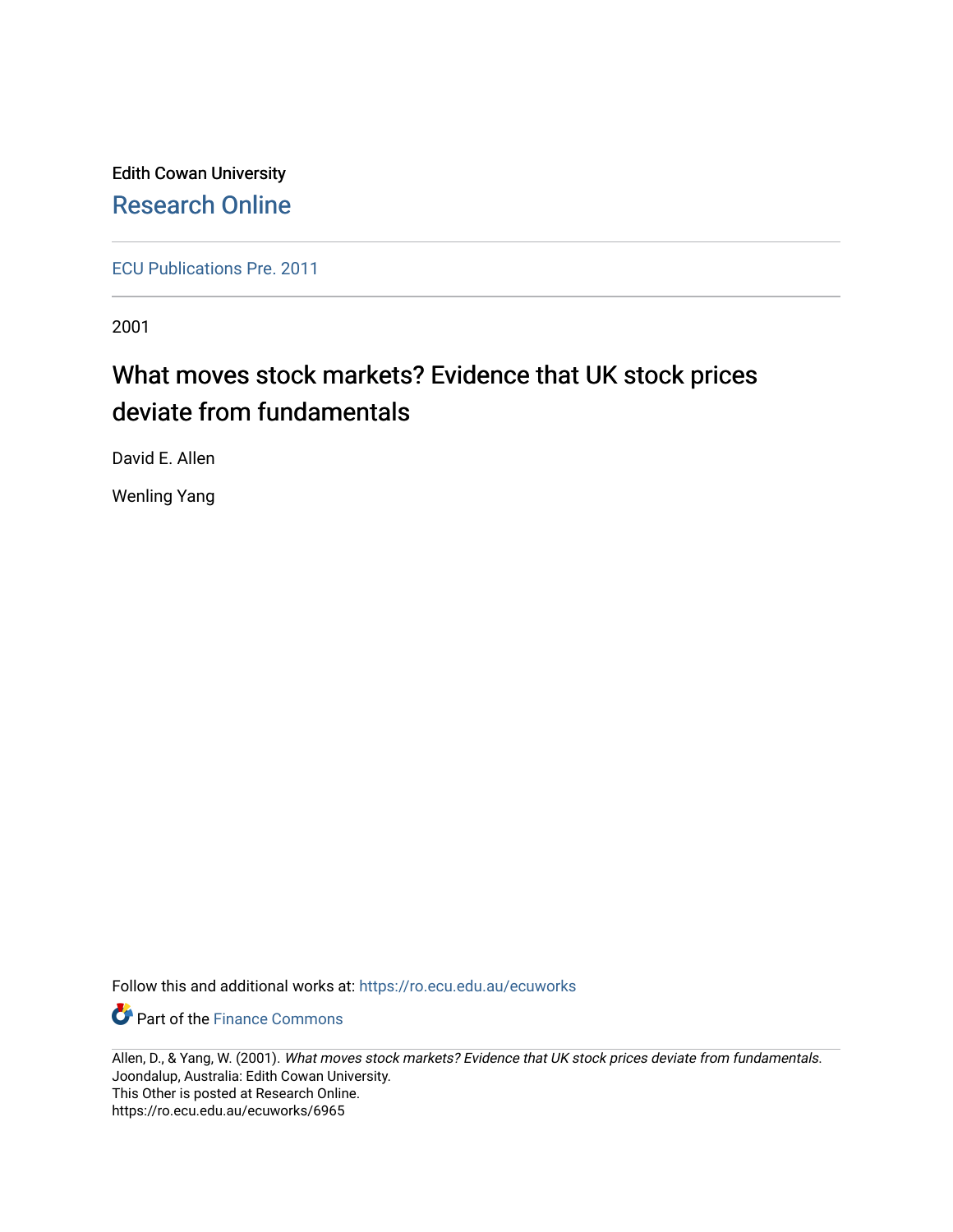## **What Moves Stock Markets? Evidence that UK Stock Prices Deviate from Fundamentals**

By

David E. Allen

*and*

Wenling Yang Edith Cowan University

School of Finance and Business Economics Working Paper Series March 2001 Working Paper 01.03 ISSN: 1323-9244

Correspondence author and address:

Professor David E. Allen School of Finance and Business Economics Faculty of Business and Public Management Edith Cowan University 100 Joondalup Drive Joondalup WA 6027 Phone: 61 (08) 9400 5471 Fax: 61 (08) 9400 5271 Email: d.allen@ecu.edu.au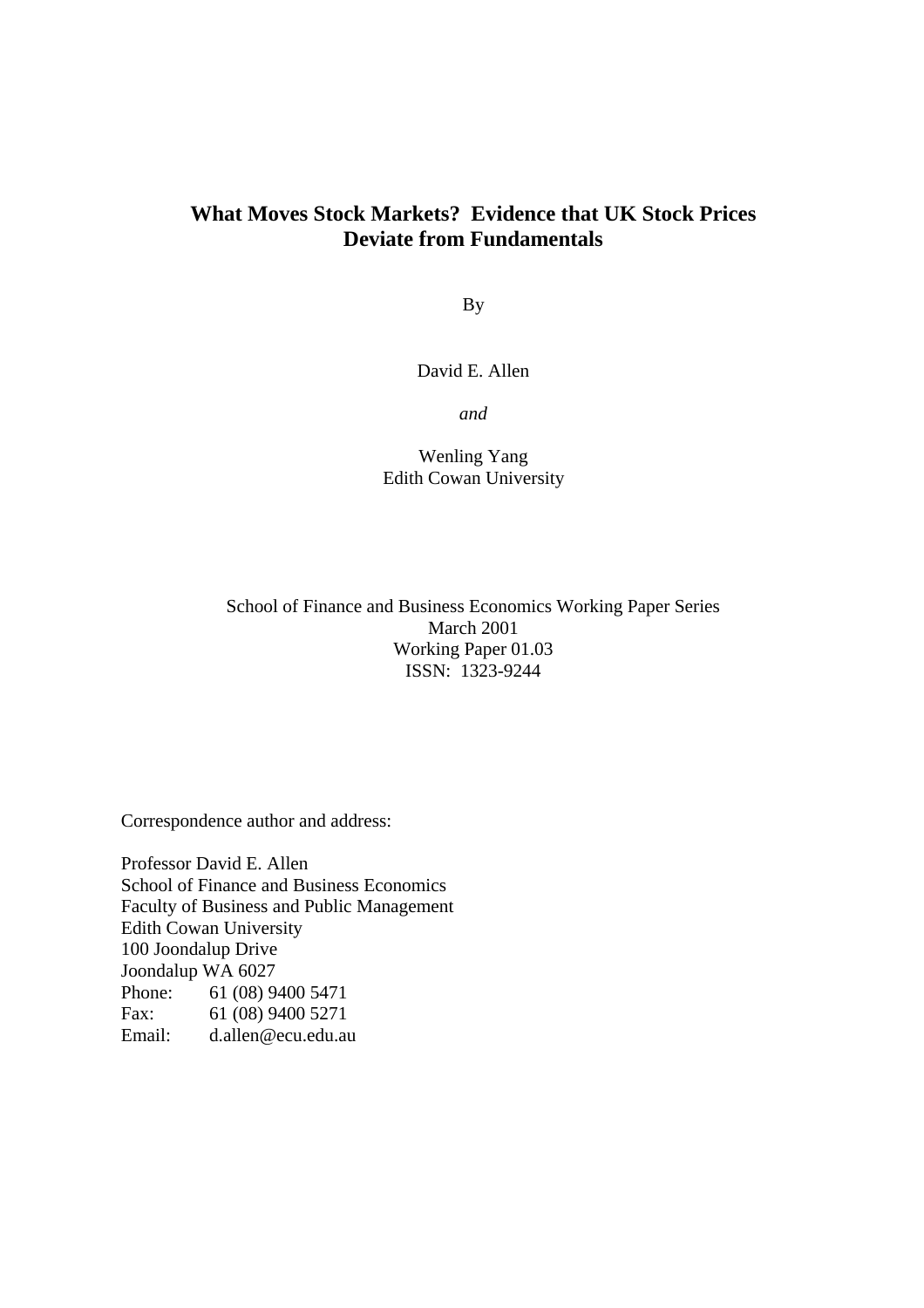#### **Abstract**

This article examines the deviation of the UK market index from market fundamentals implied by the simple dividend discount model and identifies other components that also affect price movements. The components are classified as permanent, temporary, excess stock returns and nonfundamental innovations in terms of a multivariate moving average model (Lee (1998)). We find that time varying discounted rates play an active role in explaining price deviations.

**Key Words**: Sims-Bernanke Variance Decomposition, Trivariate Moving Average *JEL Classification No*: G12, C13, C32, C51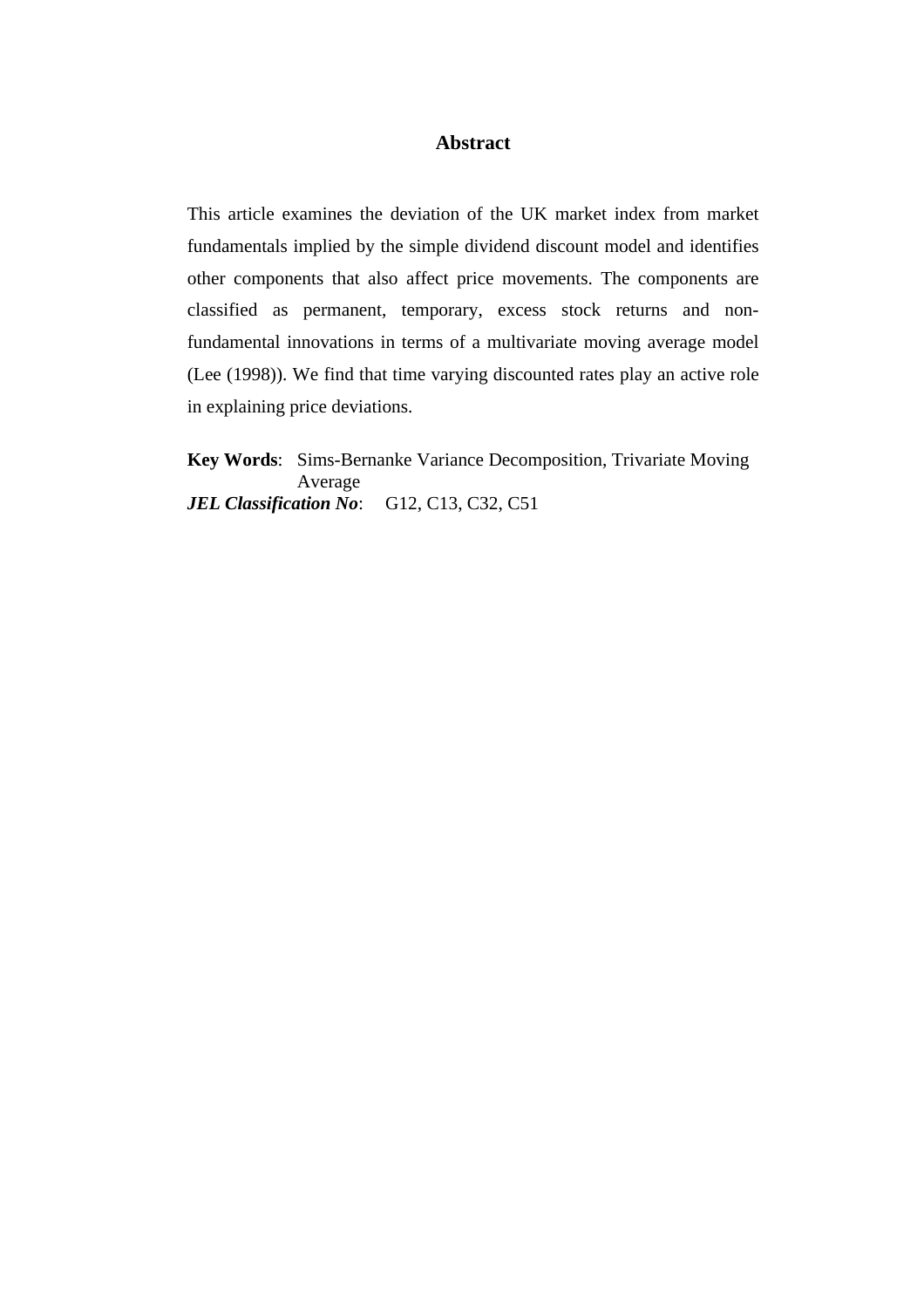#### **I. Introduction**

For many years, stock markets were generally thought of as behaving in accordance with the Efficient Market Hypothesis (EMH). However, recent empirical investigations have found substantial evidence that the stock price movements deviate excessively from their fundamental values. Recently, Cuthbertson, Hays and Nitzsche (1997) conducted a test for market efficiency applying the VAR methodology of Campbell and Shiller (1989) to an annual UK stock index series from 1918 to 1993. Under several assumptions regarding equilibrium expected returns, their results clearly reject efficiency using the VAR metrics under the null that expected returns are constant.

The use of the variance bounds tests to examine whether stock price movements are consistent with market rationality was initiated by Shiller (1981), under the assumption of a constant discount rate and perfect foresight. He concluded that stock prices are too volatile to be accounted for by the present value of future dividends. Papers by Kleidon (1986) and Marsh and Merton (1986) investigated the validity of Shiller's variance bounds test given that both stock prices and dividends are non-stationary series<sup>1</sup>. Bulkley and Tonks (1989) applied Shiller-type variance bounds tests to annual UK time-series data. Assuming constant equilibrium returns, Bulkley et al found violation of the variance bound and provided an explanation based on the strong form / weak form rational expectations distinction. Another version of the variance bounds test which is valid even when dividends and prices are nonstationary was developed by West (1988a), who reported that a substantial part of price deviation is not accounted for by the simple present value model. In a survey article, Gilles and LeRoy (1991) conclude that there is no longer room for any reasonable doubt about the statistical significance of the excess volatility hypothesis. However, there have been some competing explanations as to why stock prices appear to be excessively volatile, which are consistent with efficient markets, but not the simple constant dividend discount model. Some authors (Mehra and Prescott (1985), Cochrane (1991, 1992), Campbell and Shiller (1988, 1989) and Epsein and Zin (1991)) argue that stock price movements can be rationalised by fluctuations in discount rates, while others find evidence that earnings expectations may partly explain stock price volatility (Marsh and Merton (1987), Lee (1996a) and Bulkley and Harris (1997)).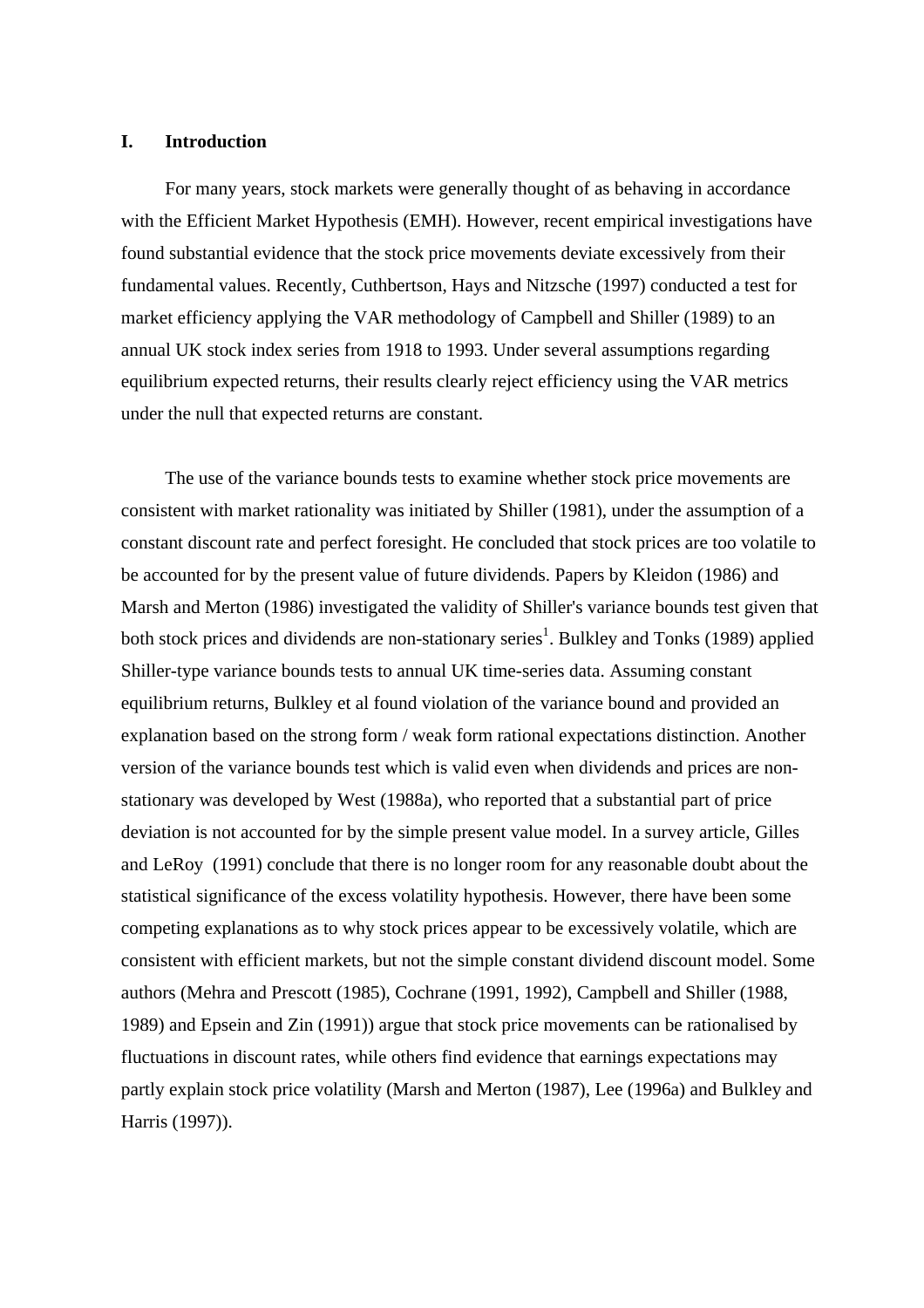Another issue to consider has been the argument that there are bubbles in stock prices (West (1988b) and Flood (1990)). "The present value relation is derived based on an Euler equation combined with a transversality condition, when prices do not satisfy the transversality condition, they are thought to contain bubbles." (Lee (1998: p3)). The other extreme of the "bubble" interpretation is the "fad" interpretation, where stock price deviations are thought of as being slowly mean reversing (Shiller (1984), (1989), and West (1988b)). Timmerman (1993, 1994, 2000) proposes the possibility that in between these two extremes the market may price stocks by the present value model but not insert into this model rational expectations forecasts of future dividends. This may be because the true dividend model is unknown and must be learnt in calendar time. Timmerman (1994: p795) argues that "learning is an intuitive candidate for explaining the anomalies: volatility in stock prices may be increased by learning since a shock to dividends will cause a change in agents' forecasting estimates, possibly reinforcing the original shock."

No matter what causes it, the excess volatility of stock prices points to the fact that a fraction of stock price variation may arise from dynamic forces in markets not related to fundamental factors. In this paper this non-fundamental factor is identified by means of a Sim-Bernanke Variance Decomposition.

The contemporaneous regression approach is a frequently used approach (Roll (1988) and Fama (1990a)). A more popular method however is the Vector Autoregressive Model (VAR), which has been employed by Campbell and Shiller (1988, 1989), Campbell (1991) and Campbell and Ammer  $(1993)^2$  to examine the variability of stock prices through time. Campbell and Shiller (1988: p.669) claim that the VAR has many advantages in that "VAR approach enables us to characterise the historical behaviour of the dividend-price ratio in relation to an unrestricted econometric forecast of the future dividends and discount rates". The logged dividend-price ratio model is known as dynamic Gordon model. It attributes the variation in stock prices to the charge in expected future dividend growth and discount rates. (The dividend-price ratio will be discussed further in the next section.) Campbell and Shiller (1988, 1989) find that there is substantial unexplained variation in the dividend-ratio model. This implies that not just fundamentals from expected future dividend growth and the changing discount rates are adequate to account for the variation in stock prices. Other empirical studies of Blanchard (1979), Flood and Garber (1980), and West (1987, 1988a) are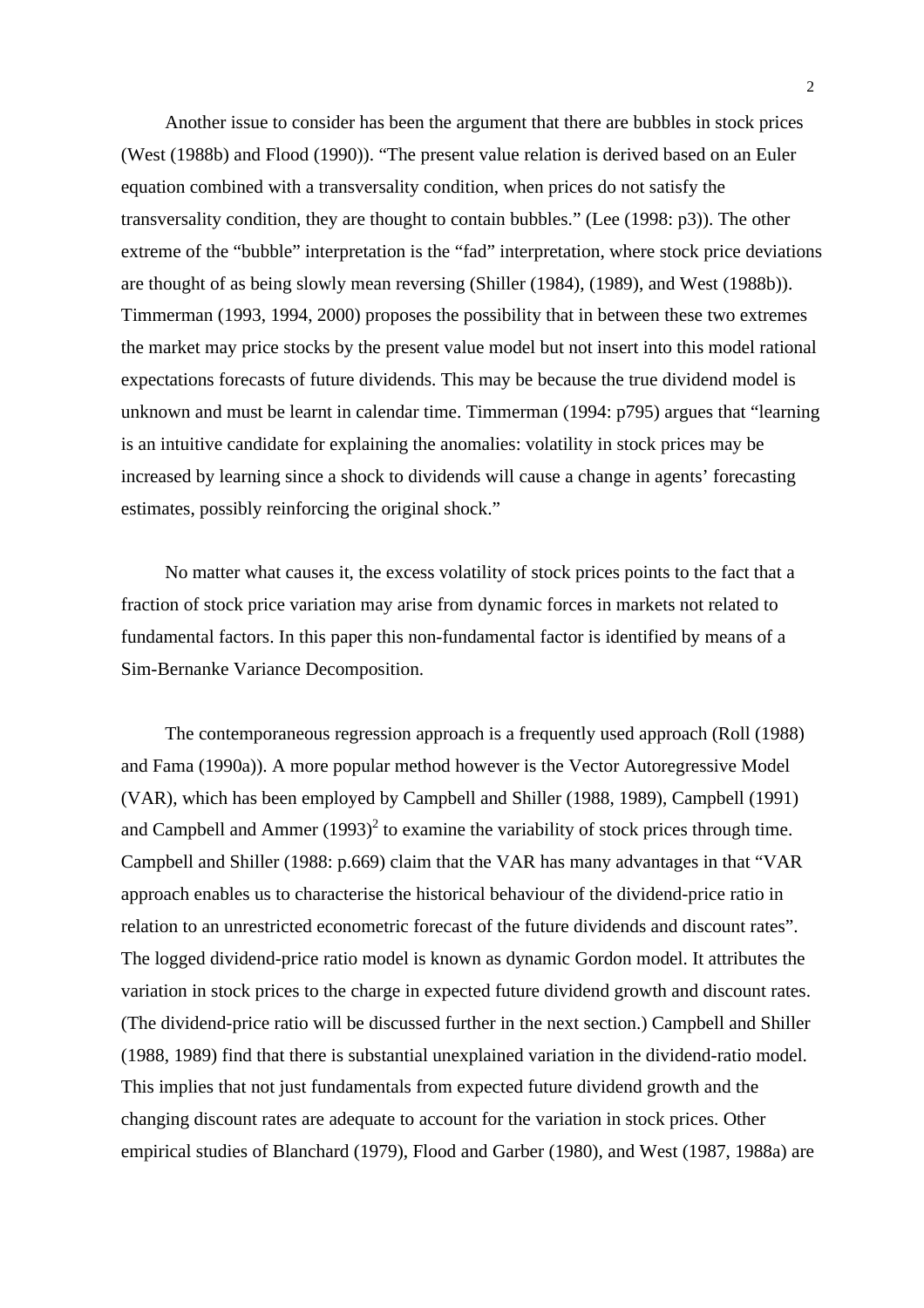undertaken on the US stock index and have concluded similar findings in terms of the existence and the extent of a non-fundamental component in stock price movements. Recently, Chung and Lee (1998) applied this hypothesis to Asian pacific countries including Korea, Japan, Singapore and Hong Kong using a trivariate moving-average method. They conclude that a large fraction of the total forecast error variance of stock prices is attributed to non-fundamental elements for all countries.

We use a multivariate moving-average method to analyse the movements of stock prices in relation to the innovations in fundamentals (dividends and discount rates) and nonfundamentals on the UK stock market. The objective is to examine the extent of the deviation of the UK total market stock index from fundamentals by means of a Sims-Bernanke variance decomposition. Cochrane (1991) and Campbell and Ammer (1993) suggested that the future excess stock returns should be viewed as one factor that captures the unexpected change in stock returns. Therefore, in this paper we also examine whether this non-fundamental element, the excess stock return, has a role in explaining the variation in stock prices on the UK market.

In the process we estimate two moving-average models. The first model (Model I) allows for time varying interest rates, while it assumes that the expected real (one-period) stock returns are constant. The model consists of dividends, interest rates and prices, where the first two factors are treated as fundamentals. The second model (Model II) takes into account the impact of time varying expected excess stock returns on stock prices. Hence the one-period real excess stock returns are added into the model to further explain the variation in stock prices in terms of forecast error variance decomposition.

The remainder of the paper is organised as follows. Section II presents the time-series models for logarithms of prices, dividends, real interest rates and expected excess return. Section 3 describes data sets and empirical results. Section 4 concludes the paper.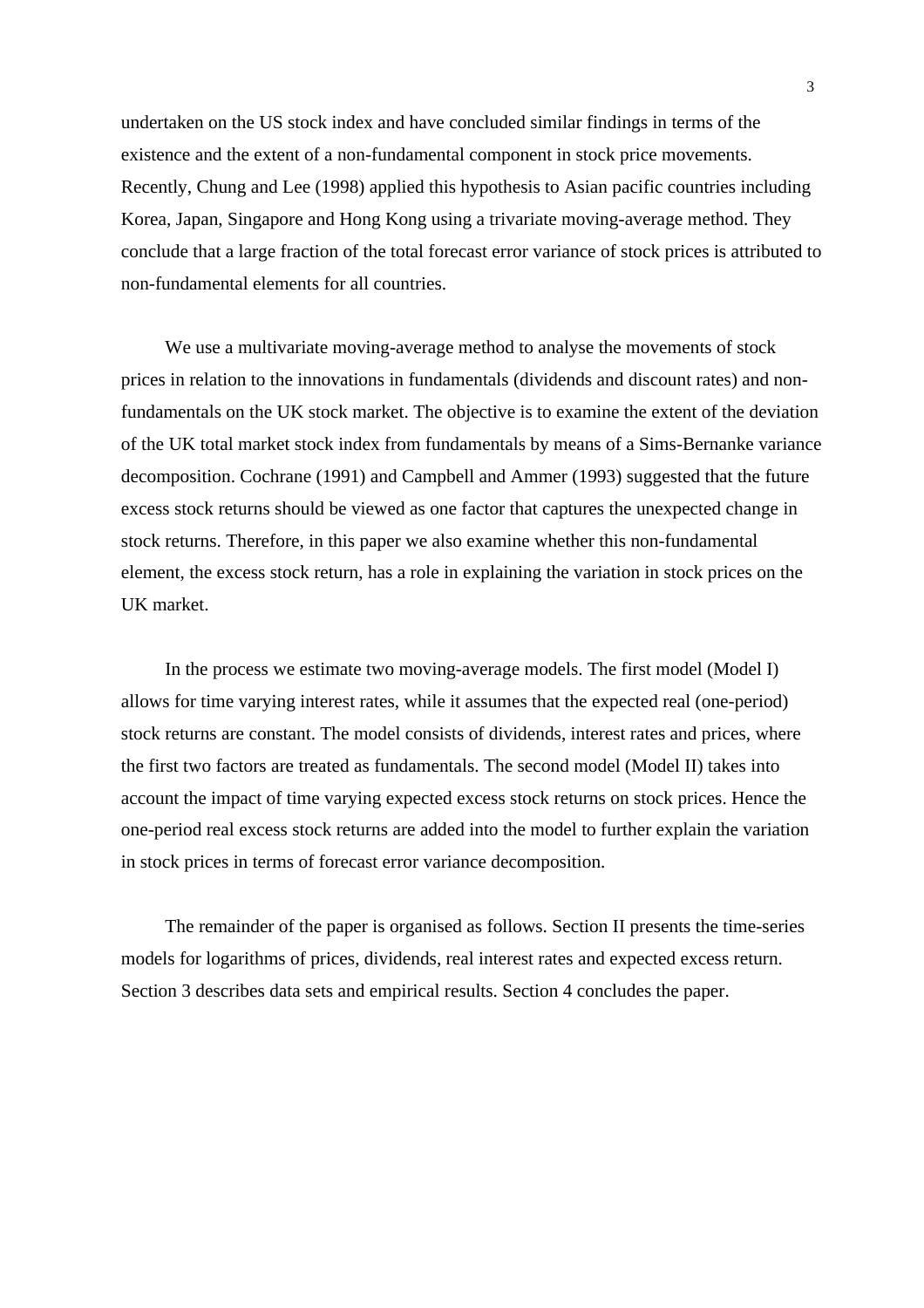#### **II. Research Issue and Method**

#### **1. Model I: A Log Linear Model with time-varying Interest Rates**

## **1.a. The time series representation of dividend growth rate (***Ddt***) and real interest rate**  $(r_t)$

It has been found that long-term prices can be surprisingly powerful forecasting variables. However, to eliminate apparent unit roots in the raw series, prices are most commonly used as elements of yields or yield spreads. For example, Campbell and Shiller (1988, 1989) and Fama and French (1988) use dividend yields to forecast stock returns<sup>3</sup>.

We denote the real price of a stock at the beginning of time period  $t$ , as  $P_t$ , and the real dividend paid during period t as *D<sup>t</sup>* . Therefore, the continuously compounded return of the prices in period *t* can be written as

$$
R_t = log (P_{t+1} + D_t) - log (P_t)
$$
\n
$$
(1)
$$

The relationship in Equation (1) is not linear, for it involves the logarithm of the sum of prices and dividends. Given a static world where the stock returns and dividend growth rates are constant through time, Campbell and Shiller (1988, 1989) use a Taylor approximation of equation (1) and express stock return at time *t* as a linearization of logged real dividend (*dt*), logged real price  $(p_t)$  and a constant:

$$
Rt \approx \mathbf{x} \cdot \mathbf{O} \left( \mathbf{1} - \mathbf{r} \right) d_t + \mathbf{r} p_{t+1} - p_t + k \tag{2}
$$

where  $\mathbf{r} = \frac{1}{\cdot \cdot \cdot \cdot} = \exp(g - R)$  $1 + \exp(d - p)$  $\frac{1}{\sqrt{1-x^2}} = \exp(g - R)$  $d-p$  $= \exp(g +$  exp( $d$  – , with *R* equal to the sample mean stock return and *g*

equal to the sample mean dividend growth rate. *k* is a constant term. Equation (2) is rewritten by Campbell and Shiller (1988) in terms of the dividend-price ratio  $d_{t+1} = d_t - p_{t+1}$  and dividend growth rate *Dd<sup>t</sup>* as:

$$
R_t \gg k + \boldsymbol{d}_t + \boldsymbol{r}\boldsymbol{d}_{t+1} + \boldsymbol{D}\boldsymbol{d}_t \tag{3}
$$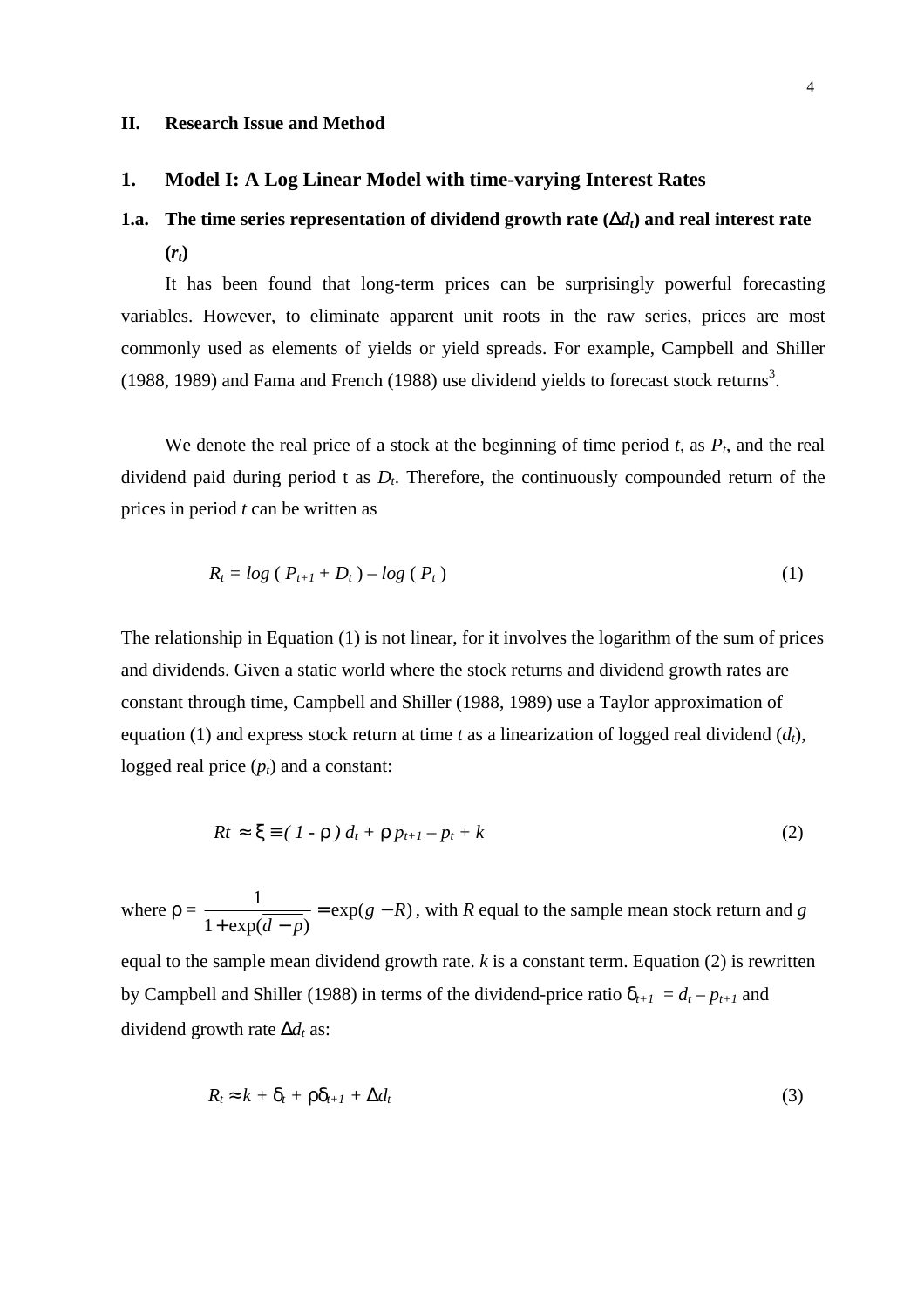If we solve equation (3) forward, and impose the no price bubble condition:

$$
\lim_{j\to\infty} \mathbf{r}^j p_{t+1} = 0
$$

We have one version of dividend-price ratio:

$$
\mathbf{d} = E_t \sum_{j=0}^{\infty} \mathbf{r}^j (R_{t+j} - d_{t+j}) - \frac{k}{1-\mathbf{r}}
$$
(4)

Equation (4) says that the log dividend-price ratio  $(d)$  can be expressed as a discounted value of all future returns ( $R_{t+i}$ ) and dividend growth rates ( $Dd_{t+i}$ ).

Generally it is convenient to impose the restriction that expected excess returns on stock, over some alternative asset with return  $r_t$ , are constant, that is:

$$
ER_t = Er_t + c \tag{5}
$$

Equation (5) implies that there is some variable whose beginning-of-period rational expectation, plus a constant term, c, equals the ex ante return on stock over the period. In empirical work, we take  $r_t$  to be the real return on short term commercial paper. Substituting (5) into (4), we obtain the so called dividend-ratio model (also known as dynamic Gordon model) of Campbell and Shiller (1988) expressed as:

$$
\boldsymbol{d}_{t} = E_{t} \sum_{j=0}^{\infty} \boldsymbol{r}^{j} \left( r_{t+j} - \Delta d_{t+j} \right) - \frac{c-k}{1-\boldsymbol{r}}
$$
\n
$$
\tag{6}
$$

This model (equation (6)) explains the log dividend-price ratios as an expected discounted value of all future one-period "growth-adjusted discount rates" discounted at a constant rate  $r$ , plus a constant.  $r$  is the average ratio of stock prices to the sum of stock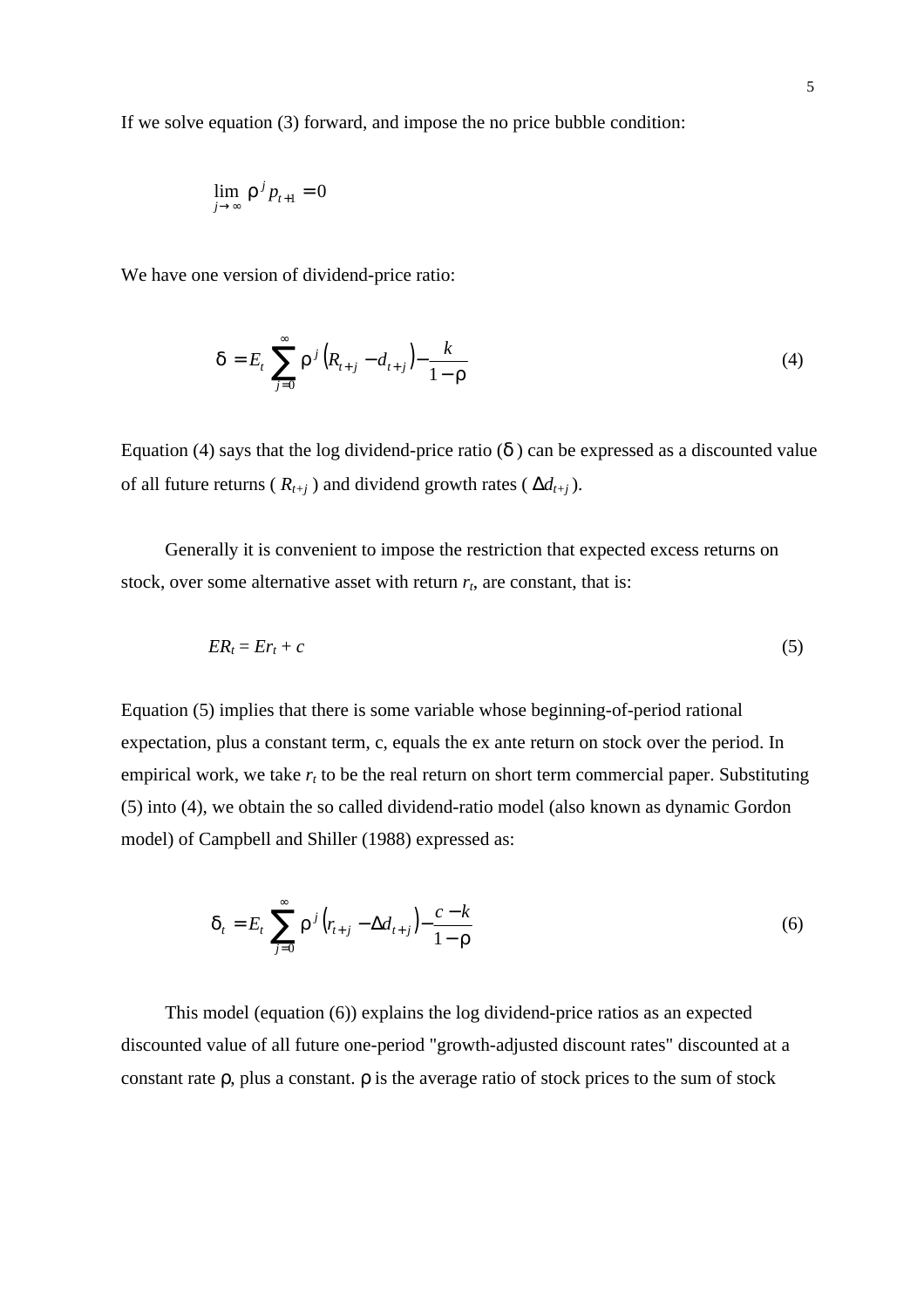prices and dividends. By using  $\mathbf{d}_t = d_{t-1} - p_t$  and adding an error term that is a linear combination of non-fundamental shocks, *ent*, this equation can be rewritten as:

$$
s_{2t} = \mathbf{r}_t + d_{t-1} = \mathbf{d}_t = E_t \sum_{j=0}^{\infty} \mathbf{r}^j (\Delta d_{t+j} - r_{t+j}) + \mathbf{h}_t
$$

$$
\mathbf{h} = \sum_{K=0}^{\infty} \mathbf{d}_3^K e_{nt-k}
$$
(7)

Given the extensive evidence by Campbell and Shiller (1988, 1989) that a substantial part exists unexplained in the dividend-price ratio, we allow for an error term  $h_t$  in the model to capture the extent of prices deviation from the dividend-price model. This is the source of the non-fundamental component in Model I.

#### **1.b. The time series representation of changes in prices**

Following Equation (2) above, given that

where

 $\Delta p_{t+1} + p_t = p_{t+1}$  *and*  $\boldsymbol{d}_{t+1} = d_t - p_{t+1}$ , substituting the change in prices  $(\boldsymbol{D} p_t)$ and the dividend-price ratio (*d*) into equation (2), we have

$$
R_t = k + (I - \mathbf{r}) \, \mathbf{d}_{t+1} + \mathbf{D} p_{t+1} \tag{8}
$$

Equation (8) can be thought of as a different equation that relates  $R_t$  to future dividend-price ratio ( $d$ <sup>*t+1*</sup>) and future changes in price ( $D$ *p*<sub>*t+1*</sub>). It says that apart from the dividend-price ratio that reflects the future change in expected returns, the changes in price also have power to explain the one period stock return. Therefore, the one period stock return is related to future expected changes in price through a version of Campbell and Shiller's (1988, 1989) log-linear Taylor approximation.

In the simple dividend discount model, the stock price is expressed as the present value of dividends discounted at a constant rate. In this paper we allow for time variation in the discount rate. Therefore, the unexpected real stock return is related not only to the news about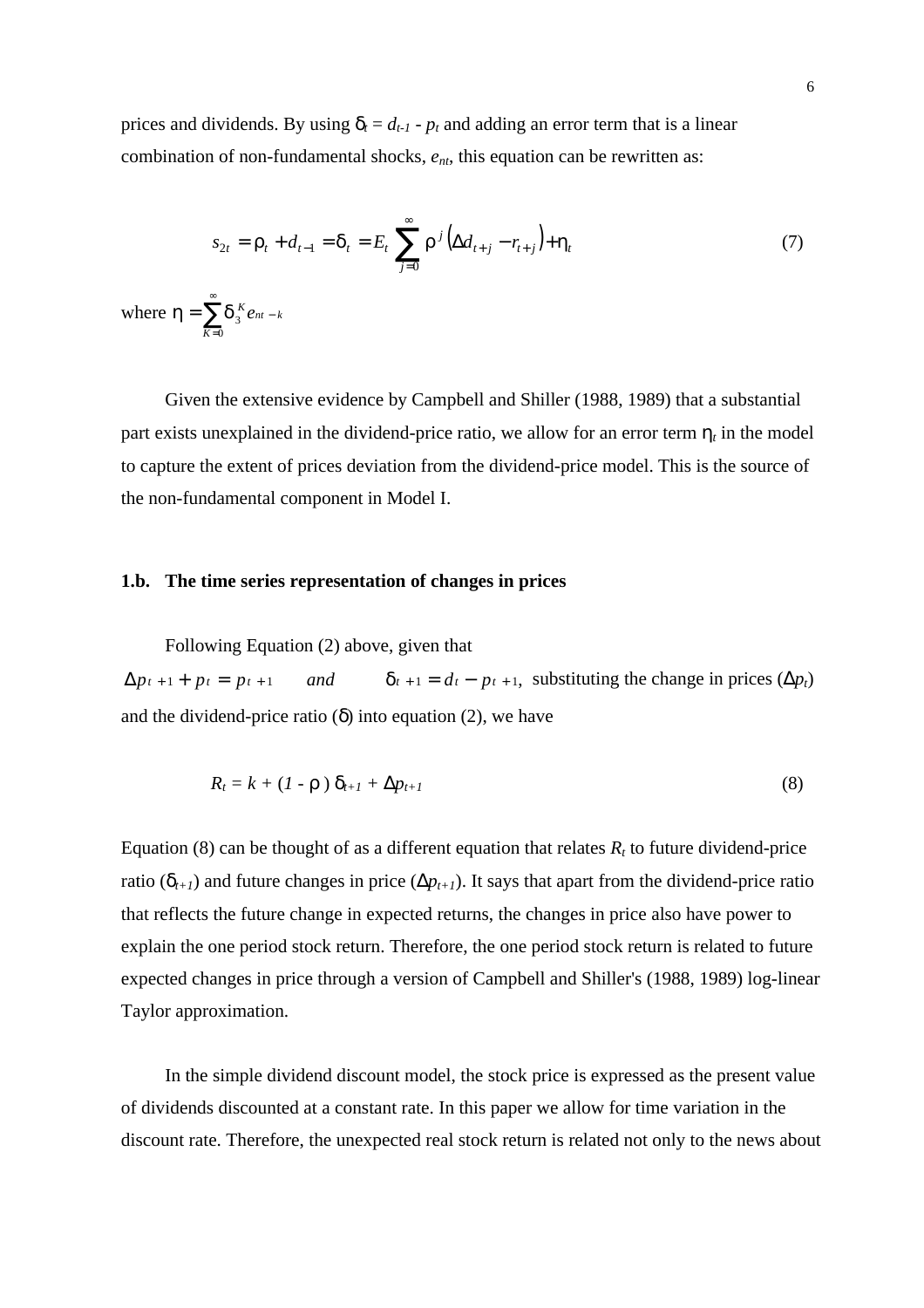future dividend growth, but also to the real interest rates. Under the consumption of the constant expected excess return in Model I, Campbell (1991) and Campbell and Ammer (1993) have related the unexpected stock return in period *t+*1 to changes in the expectations of future dividend growth  $(Dd_t)$  and future real interest rates ( $r_t$ )

## *2. Model II: A Log Linear Model with Time-Varying Expected Excess Return*

The basic equation used by Campbell (1991), Campbell and Ammer (1993) and Wu (1999) to explain the unexpected real stock return in period  $t+1$  as a function of the changes in rational expectations of future dividend growth rate and future real stock returns is:

$$
R_t - ER = (E_{t+1} - E) \sum_{j=0}^{\infty} \mathbf{r}^j \Delta d_{t+1+j} - (E_{t+1} - E) \sum_{j=1}^{\infty} \mathbf{r}^j h_{t+1+j}
$$
(9)

where  $E_t$  denotes an expectation formed at the end of period  $t$ , conditional on an information set that includes at least the history of stock prices and dividends, and *D* denotes a one-period backward difference. Formally, Equation (9) is derived from log-linear dividend-ratio model as described above in Equation (4). It is noted that all the variables in Equation (4) are measured ex post, because they are obtained by the linear Taylor approximation of  $R_{t+1}$  and the imposition of the condition that  $d_{t+i}$  does not explode as *i* increases. However, using the ex ante version of Equation (4) to substitute  $d_t$  and  $d_{t+1}$  out of Equation (3), we can obtain the unexpected real stock return equation as Equation  $(9)^4$ .

Under the condition of time varying excess stock return over short-term interest rates, we have

$$
e_{t+1} = R_{t+1} - r_{t+1} \tag{10}
$$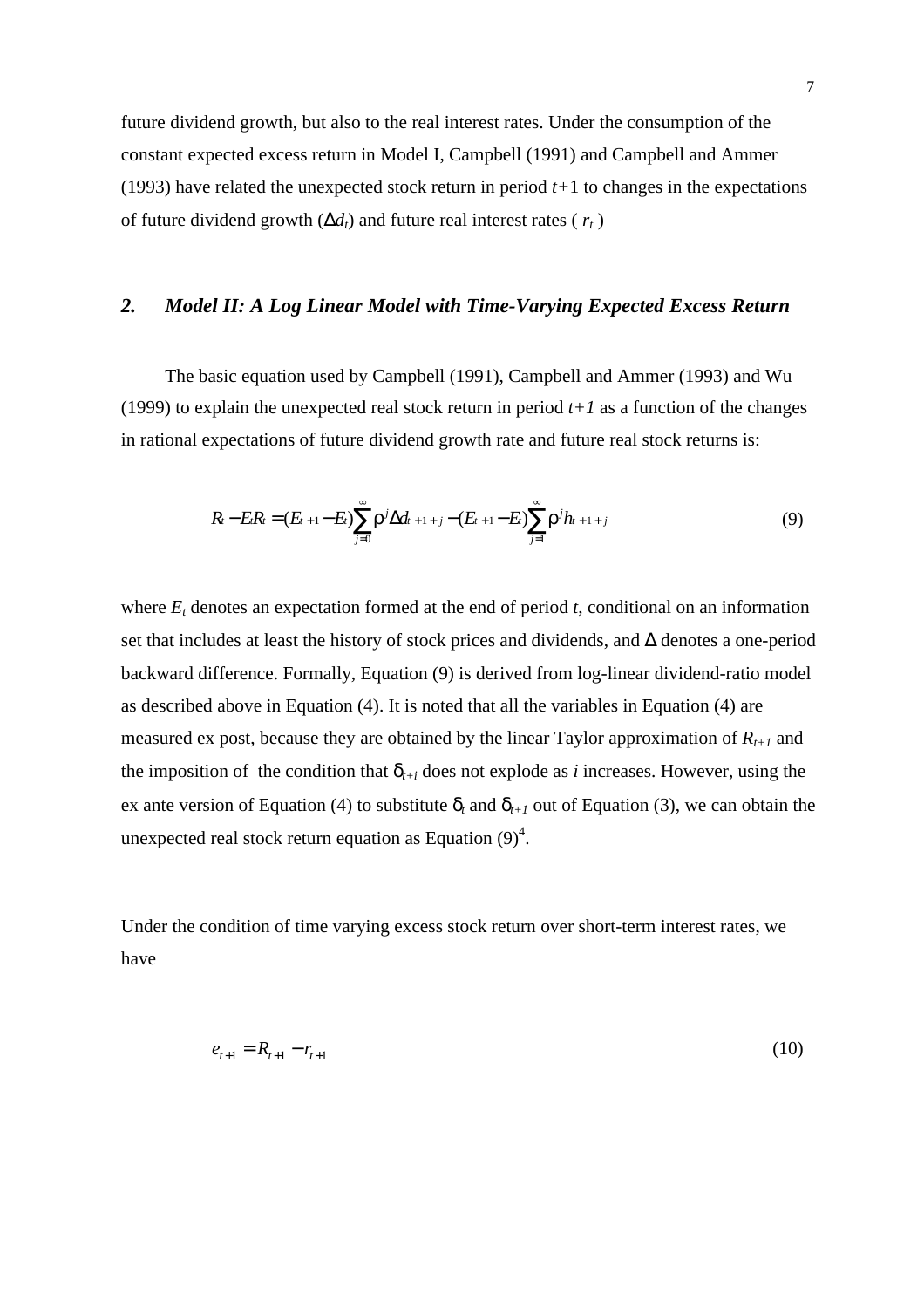The difference between Equation (10) and Equation (5) is that the constant term *c* is replaced by a time varying term known as the future excess stock return *et+1*. Substituting Equation (10) into Equation (9), we obtain:

$$
e_{t+1}-E_{\theta+1}=(E_{t+1}-E)\sum_{j=0}^{\infty}r^{j}\Delta d_{t+1+j}-(E_{t+1}-E)\sum_{j=1}^{\infty}r^{j}r_{t+1+j}-(E_{t+1}-E)\sum_{j=1}^{\infty}r^{j}e_{t+1+j}
$$
(11)

Equation (11) is thought of as "a dynamic accounting identity that imposes internal consistency on expectations" by Campbell and Ammer (1993). For instance, given a constant amount of future dividend stream, an increase in expected future returns is accompanied either by a capital loss or by lowered expected excess returns today<sup>5</sup>. For this reason, we consider a second model (Model II) with one more variable, the excess return, *e<sup>t</sup>* , incorporated in to capture the un-expected excess movements in stock prices that cannot be explained by fundamental factors of dividend growth rates and discount rates.

### *3. A Log Linear Trivariate Moving-Average Model*

Unlike the results from previous studies on the US stock market, the unit root tests for the UK data show that the dividend yields have a significant stochastic trend and are thus nonstationary. In other words, the spreads between logged prices and dividends (*s2t*) are not stationary. Fortunately, according to Equation (6), the behaviour of dividend-price ratio can be alternatively accounted for by dividend growth rates and interest rates.

 Based on the price valuation model (dividend discount model), the early work of Campbell and Shiller (1987, 1988 and 1989) and Lee (1995) have claimed evidence that stock prices and dividends are cointegrated with a cointegrating vector of one for S&P 500 index. This finding is in common with ours in testing the cointegrating relationship between the stock price and dividend series on the UK total market price index. To incorporate these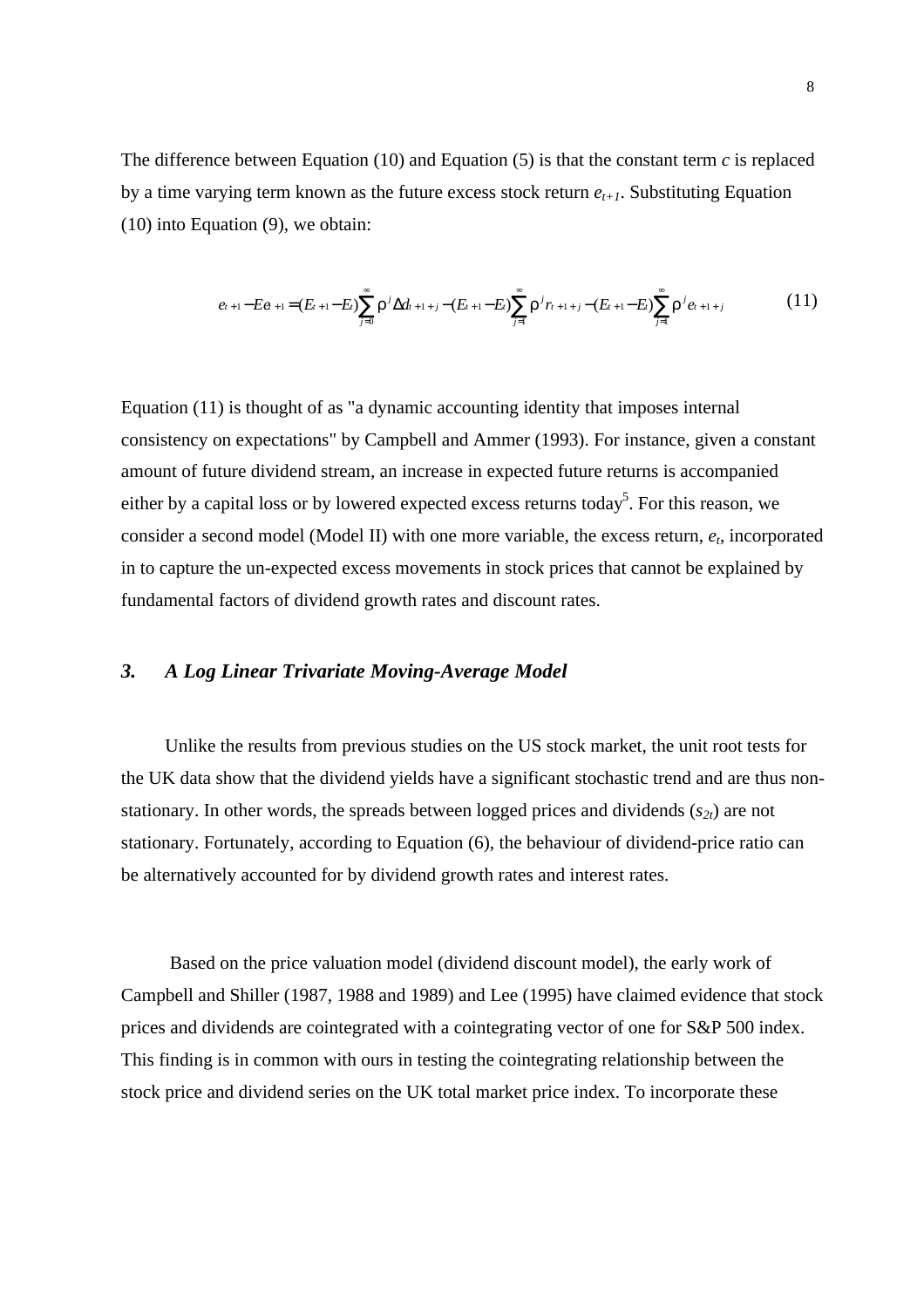findings described, we consider a 3 x 1 vector  $z_t$  consisting of dividend growth rates  $Dd_t$ , discount rates  $r_t$  and changes in stock prices  $\mathbf{D}p_t$ . Then by the Wold representation theorem, there is a trivariate moving-average representation (TMA) of  $z_t = [\mathbf{D}dt, rt, \mathbf{D}pt]$ '.

The use of a moving-average model to examine different types of innovations to the stock prices was developed by Chung and Lee (1998), who examine the effect of earnings, dividends and non-market factors on the stock price movements under the assumption that the discount rates are constant through time. In this context we follow Campbell (1991) and Campbell and Ammer (1993) by having time-varying discount rates in Model I and allowing for time varying expected excess stock returns in Model II.

Our trivariate moving-average model of  $z_t$  is expressed as:

$$
\begin{bmatrix}\n\Delta d_t \\
r_t \\
\Delta p_t\n\end{bmatrix} = \begin{bmatrix}\n\sum_k c_{11}^k e_{1t-k} + \sum_k c_{12}^k e_{2t-k} + \sum_k c_{13}^k e_{3t-k} \\
\sum_k c_{21}^k e_{1t-k} + \sum_k c_{22}^k e_{2t-k} + \sum_k c_{23}^k e_{3t-k} \\
\sum_k c_{31}^k e_{1t-k} + \sum_k c_{32}^k e_{2t-k} + \sum_k c_{33}^k e_{3t-k}\n\end{bmatrix}
$$
\n(12)

where  $e_{1t}$ ,  $e_{2t}$  and  $e_{nt}$  represent three types of innovations from dividends growth rates, discount rates and non-fundamental component. They are serially uncorrelated by construction, and are assumed to be contemporaneously uncorrelated by an orthogonalization.

The moving-average representation is an especially useful tool to examine the interaction among the  $\{Dd_t\}$ ,  $\{r_t\}$  and  $\{Dpt\}$  sequences. The coefficient  $c_{ii}$  can be used to generate the effects of two fundamental innovations and non-fundamental innovation on the entire time paths of  $\{D\mathcal{d}_t\}$ ,  $\{r_t\}$  and  $\{D\mathcal{p}_t\}$  sequences. By notation, the nine elements  $c_{ij}(0)$  are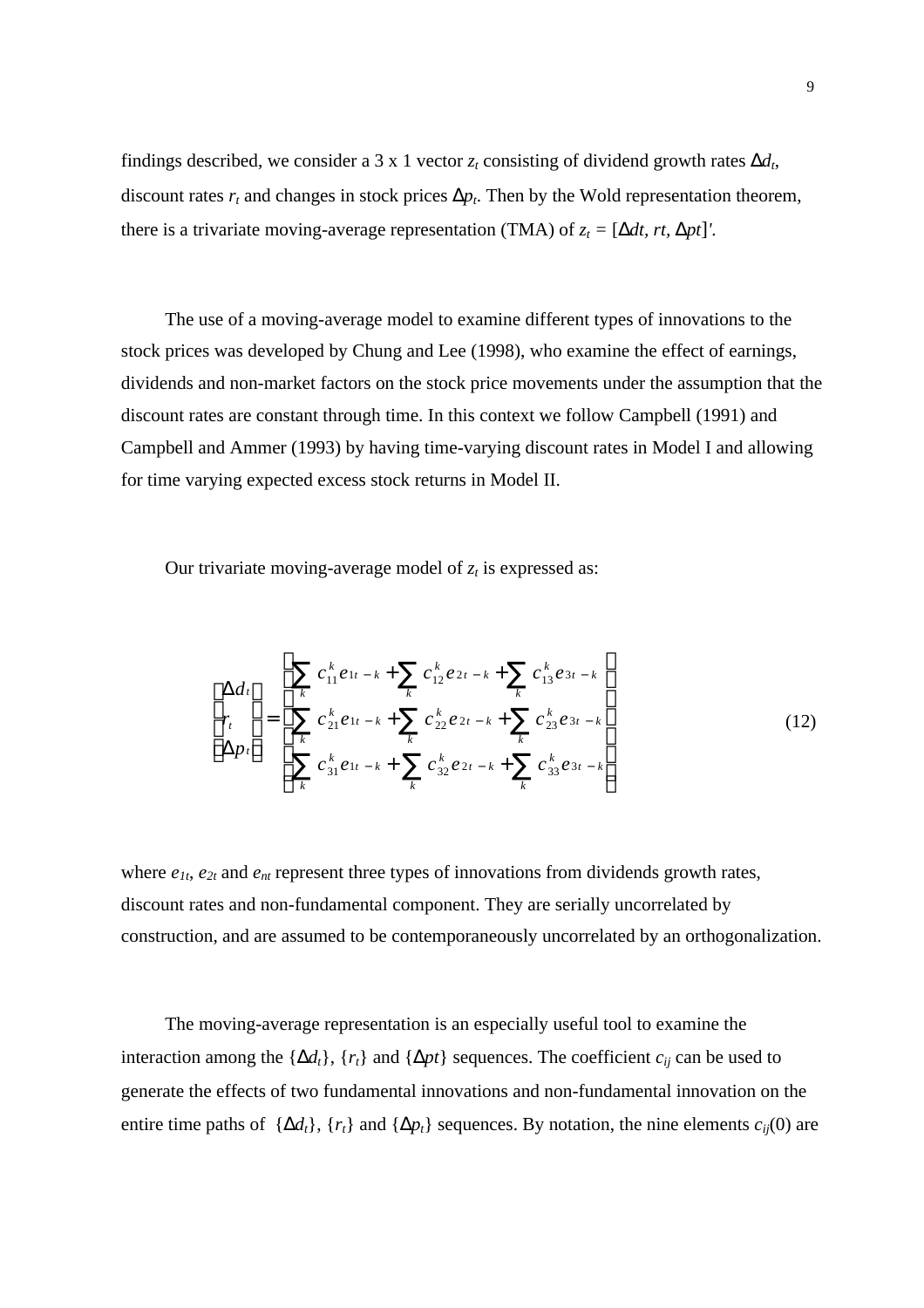impact multipliers. For example, the coefficient  $c_{11}(0)$  is the instantaneous impact of a oneunit change in  $e_{1t}$  on  $\mathbf{D}d_t$ . In the same way, the elements  $c_{21}(1)$  and  $c_{22}(1)$  are the one-period responses of unit changes in  $e_{1t}$  an  $e_{2t}$  on  $r_t$ .

In order to define the three innovations as temporary, permanent and non-fundamental components, the following restrictions are imposed:

$$
\Sigma_k c^k_{12} = 0, \Sigma_k c^k_{13} = 0 \text{ and } \Sigma_k c^k_{23} = 0 \text{ for all } k. \tag{13}
$$

The restriction  $\Sigma_k c^k_{12} = 0$  distinguishes the temporary innovation  $e_{2t}$  from the permanent innovation  $e_{1t}$ . This means that the cumulative effect of  $e_{2t}$  on the first variable,  $\mathbf{D}d_t$  of the system equations is zero. In other words, *e2* may have a temporary effect, rather than a permanent effect on *Dd<sup>t</sup>* . *e2t* is thus called the temporary innovation in fundamentals and captures the marginal contribution of  $r<sub>t</sub>$  in explaining stock price movements. In contrast, without the restriction on  $e_1$ , it would be allowed to have permanent effect on dividend growth rates  $(Dd_t)$  and discount rates  $(r_t)$ .

Similarly, the restrictions that  $\Sigma_k c^k{}_{13} = 0$  and  $\Sigma_k c^k{}_{23} = 0$  for all *k* identify  $e_{nt}$  as nonfundamental innovations in that they do not have an effect on dividend growth rates or discount rates. Under this restriction, any innovation that affects either dividends or discount rates, directly or indirectly, is fundamental. The innovation that affects only stock prices without affecting dividends and interest rates is non-fundamental. Therefore, in this trivariate model the three types of innovations are defined based on their long-term effects on the variables and their relation to the fundamental variables.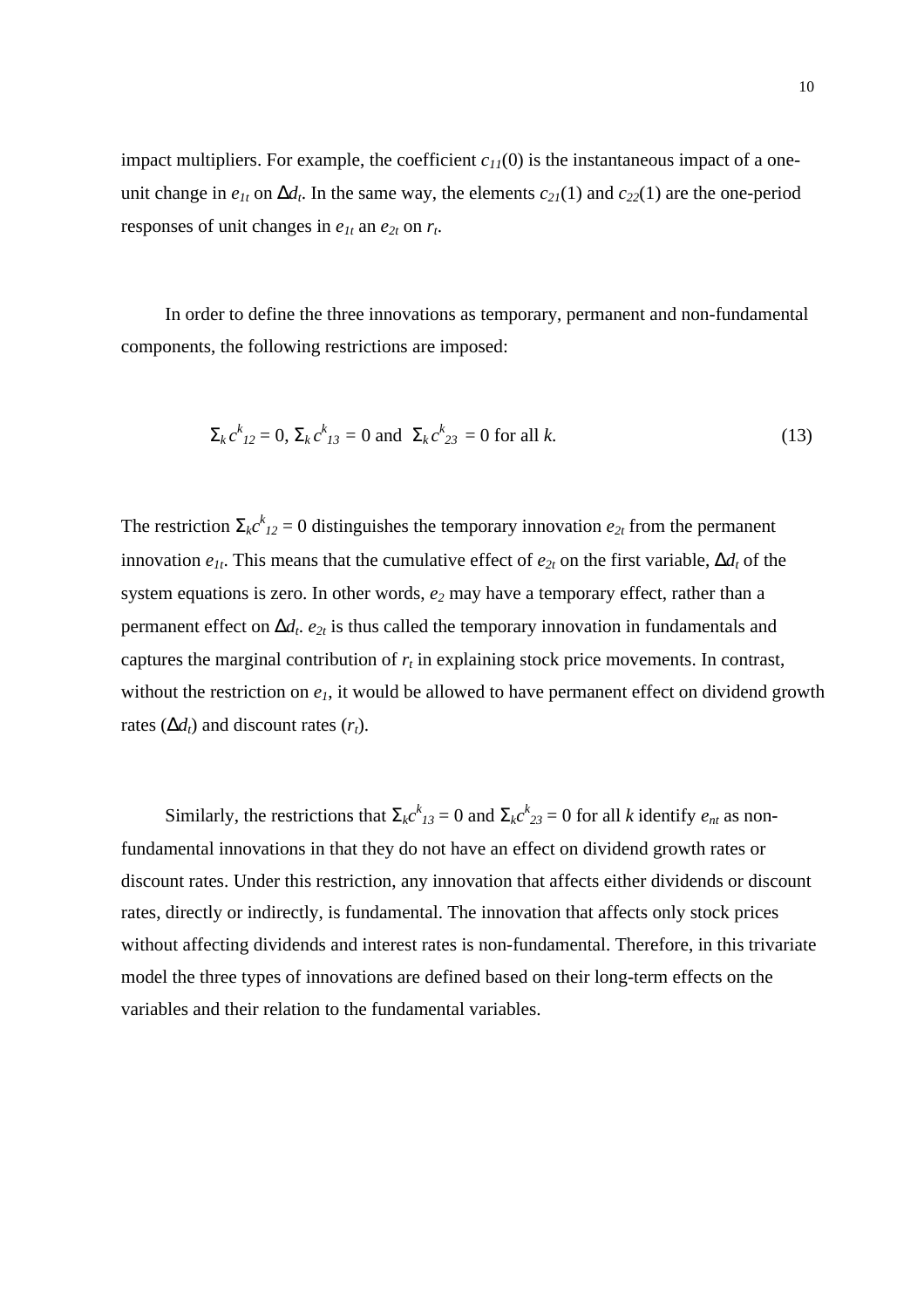#### *4. A Restricted VAR Model*

In practice, the innovations in the above moving-average model are not directly observable. However, the moving average representation is obtainable by inverting a trivariate vector autoregression (TVAR) model of *z<sup>t</sup>* with non-orthonormalised innovations and the associated restrictions on this TVAR model. The VAR approach postulates that the unobserved components of the returns can be written as linear combinations of innovations to observable variables (see Campbell (1991)). The coefficients in these linear combinations are identified by estimating the time-series model of  $z<sub>t</sub>$  to construct the forecasts of the discounted value of futures dividends, real interest rates and prices. We estimate the following trivariate Var model of *zt*:

$$
\begin{bmatrix}\n\Delta d_t \\
r_t \\
\Delta p_t\n\end{bmatrix} = \begin{bmatrix}\n\sum_k a_{11}^k \Delta d_{t-k-1} + \sum_k a_{12}^k r_t + \sum_k a_{13}^k \Delta p_t + u_{1t} \\
\sum_k a_{21}^k \Delta d_{t-k-1} + \sum_k a_{22}^k r_t + \sum_k a_{23}^k \Delta p_t + u_{2t} \\
\sum_k a_{31}^k \Delta d_{t-k-1} + \sum_k a_{32}^k r_t + \sum_k a_{33}^k \Delta p_t + u_{3t}\n\end{bmatrix}
$$
\n(14)

where  $u_t$  is a 3 × 1 vector,  $[u_{1t}, u_{2t}, u_{3t}]$ .  $u_t = z_t - E(z_t | z_{t-s}, s \ge 1)$ , and var  $(u_t) = W = [\mathbf{s}_{ij}]$  for i, j  $= 1, 2$ , and 3. That is,  $u_t$  is a non-orthonormalized innovation in  $z_t$ . The trivariate model of  $z_t$ with the restrictions in Equation (12) provides restrictions that identify  $e_{1t}$ ,  $e_{2t}$ , and  $e_{nt}$  as permanent fundamental, temporary fundamental, and non-fundamental innovation, respectively.

The contemporaneous correlation in the three innovations  $e_1$ ,  $e_2$  and  $e_3$  are removed by orthogonalizing  $u_{1t}$ ,  $u_{2t}$  and  $u_{3t}$  from TVAR model under the certain restrictions imposed. To examine the relative importance of the three different components for the historical behaviour of prices, the forecast error variance decomposition can be used. It is argued that the orthogonalized variance decomposition contains bias in that the component given the first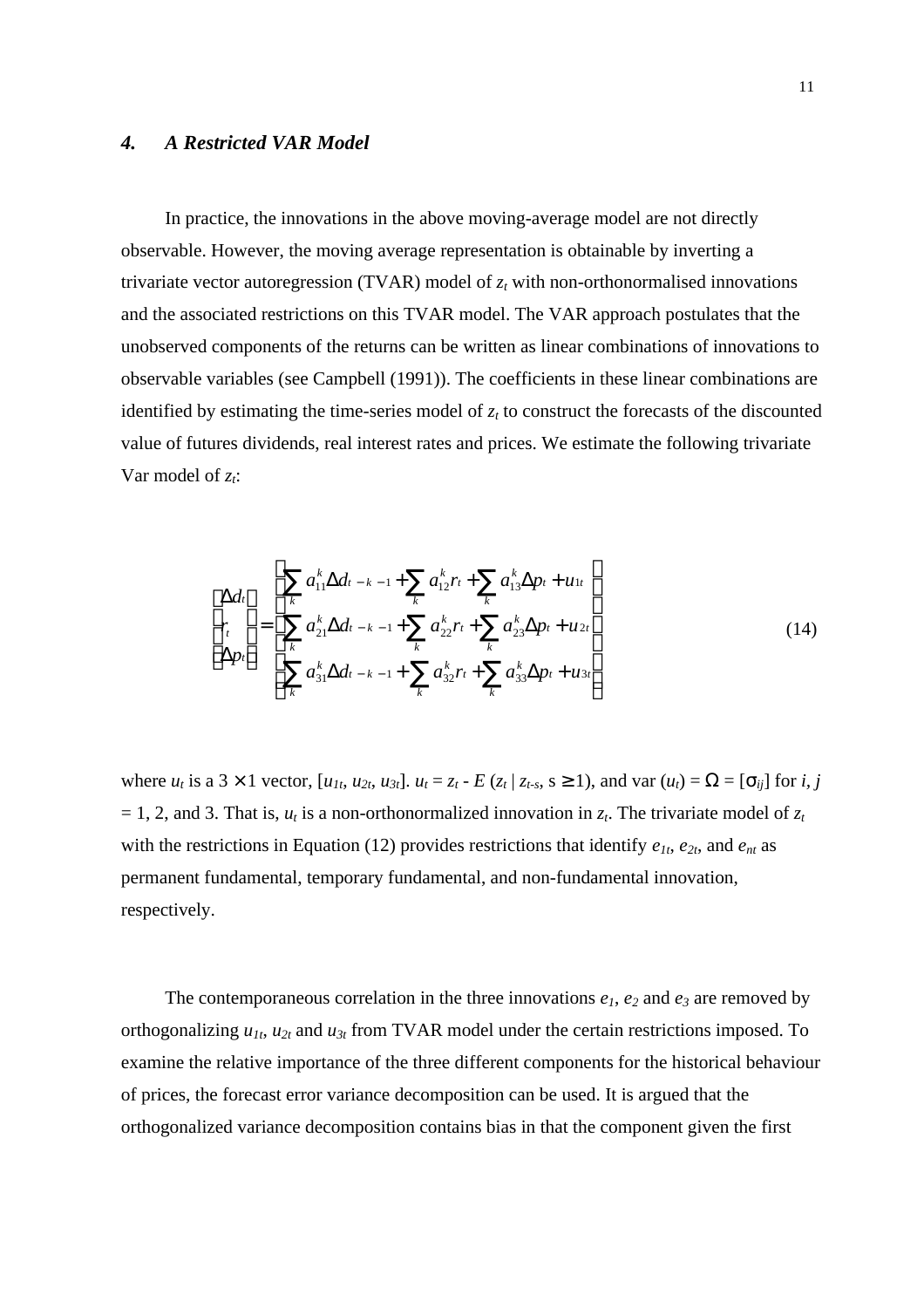place in the ordering will have the largest share of variance. This issue is addressed by Enders (1995) who demonstrates that "the importance of the ordering depends on the magnitude of the correlation coefficient among the innovations." Since the three components  $e_1$ ,  $e_2$  and  $e_3$ are serially uncorrelated by construction, the effect of orthogonalization can be trivial. Each coefficient  $c^k_{ij}$  for *i, j* = 1, 2, and 3 in the TMAR Equation (11) represents the response to innovations in particular dependent variable. Again since the covariances of *e1*, *e2* and *en* are zero, we can allocate the variance of each element in  $z_t$  to the sources in the elements of  $e$  and find out the relative importance of fundamental versus non-fundamental components of stock price. By imposing the restrictions on TVAR, we can conduct a restricted VAR analysis and the empirical results are presented in the next section.

## *5. Model II: A Log-Linear Trivariate Model with Time Varying Expected Excess Stock Returns*

In this section, we consider a second model with time varying expected excess stock returns (*et*) included in as another fundamental factor. Therefore, the four-variable movingaverage representation is expressed as:

$$
\begin{bmatrix}\n\Delta d_t \\
r_t \\
\Delta p_t\n\end{bmatrix} = \begin{bmatrix}\n\sum_{k} c_{11}^{k} e_{1t-k} + \sum_{k} c_{12}^{k} e_{2t-k} + \sum_{k} c_{13}^{k} e_{\theta t-k} + \sum_{k} c_{41}^{k} e_{\theta t-k} \\
\sum_{k} c_{21}^{k} e_{1t-k} + \sum_{k} c_{22}^{k} e_{2t-k} + \sum_{k} c_{23}^{k} e_{\theta t-k} + \sum_{k} c_{42}^{k} e_{\theta t-k} \\
\sum_{k} c_{31}^{k} e_{1t-k} + \sum_{k} c_{32}^{k} e_{2t-k} + \sum_{k} c_{33}^{k} e_{\theta t-k} + \sum_{k} c_{43}^{k} e_{\theta t-k} \\
\sum_{k} c_{41}^{k} e_{1t-k} + \sum_{k} c_{42}^{k} e_{2t-k} + \sum_{k} c_{43}^{k} e_{\theta t-k} + \sum_{k} c_{44}^{k} e_{\theta t-k}\n\end{bmatrix}
$$
\n(15)

To identify  $e_{1t}$ ,  $e_{2t}$ ,  $e_{et}$  and  $e_{nt}$  as a permanent innovation, a temporary innovation, an excess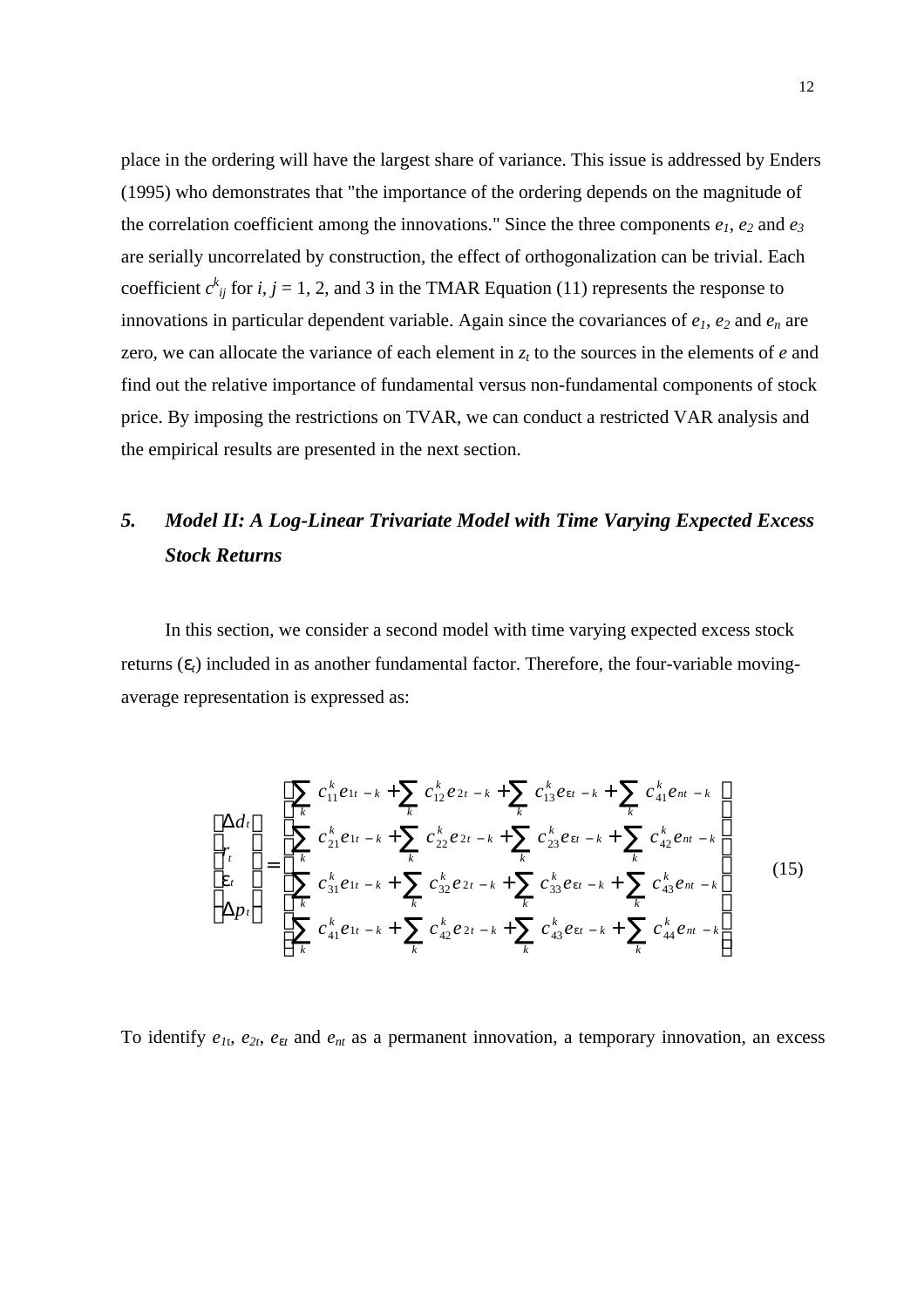return innovation and a non-fundamental innovation, we impose the following restrictions:

$$
\Sigma_k c_{12}^k = 0, \Sigma_k c_{13}^k = 0, \Sigma_k c_{14}^k = 0, \Sigma_k c_{23}^k = 0 \Sigma_k c_{24}^k = 0 \text{ and } \Sigma_k c_{34}^k = 0 \text{ for all } k.
$$
\n(16)

The restrictions of this four-variable model in Equation (15) say that the stock price series is decomposed into four parts, three are fundamental and one is non-fundamental. The fundamental innovations encompass not only a permanent shock to dividends and a temporary shock to interest rates, but also a third type of shock that affects the expected excess stock return but not dividends or interest rates. The non-fundamental component is driven by a fourth type of shock (*ent*) that does not influence fundamental factors such as dividends, interest rates and excess returns, but captures the marginal deviation in stock price movements that cannot be explained by the fundamental elements. The restrictions are, in practice, imposed on the four-variable VAR model of  $z_t = [\mathbf{D}d_t, r_t, \mathbf{e}_t, \mathbf{D}p_t]$  in Equation (15) following the procedure described for Model I.

$$
\begin{bmatrix}\n\Delta d_{t} \\
r_{t} \\
\Delta p_{t}\n\end{bmatrix} = \begin{bmatrix}\n\sum_{k} a_{11}^{k} \Delta d_{t-k-1} + \sum_{k} a_{12}^{k} r_{t} + \sum_{k} a_{13}^{k} \mathbf{e}_{t} + \sum_{k} a_{14}^{k} \Delta p_{t} + u_{1t} \\
\sum_{k} a_{21}^{k} \Delta d_{t-k-1} + \sum_{k} a_{22}^{k} r_{t} + \sum_{k} a_{23}^{k} \mathbf{e}_{t} + \sum_{k} a_{24}^{k} \Delta p_{t} + u_{2t} \\
\sum_{k} a_{31}^{k} \Delta d_{t-k-1} + \sum_{k} a_{32}^{k} r_{t} + \sum_{k} a_{33}^{k} \mathbf{e}_{t} + \sum_{k} a_{34}^{k} \Delta p_{t} + u_{3t} \\
\sum_{k} a_{41}^{k} \Delta d_{t-k-1} + \sum_{k} a_{42}^{k} r_{t} + \sum_{k} a_{43}^{k} \mathbf{e}_{t} + \sum_{k} a_{44}^{k} \Delta p_{t} + u_{4t}\n\end{bmatrix}
$$
\n(17)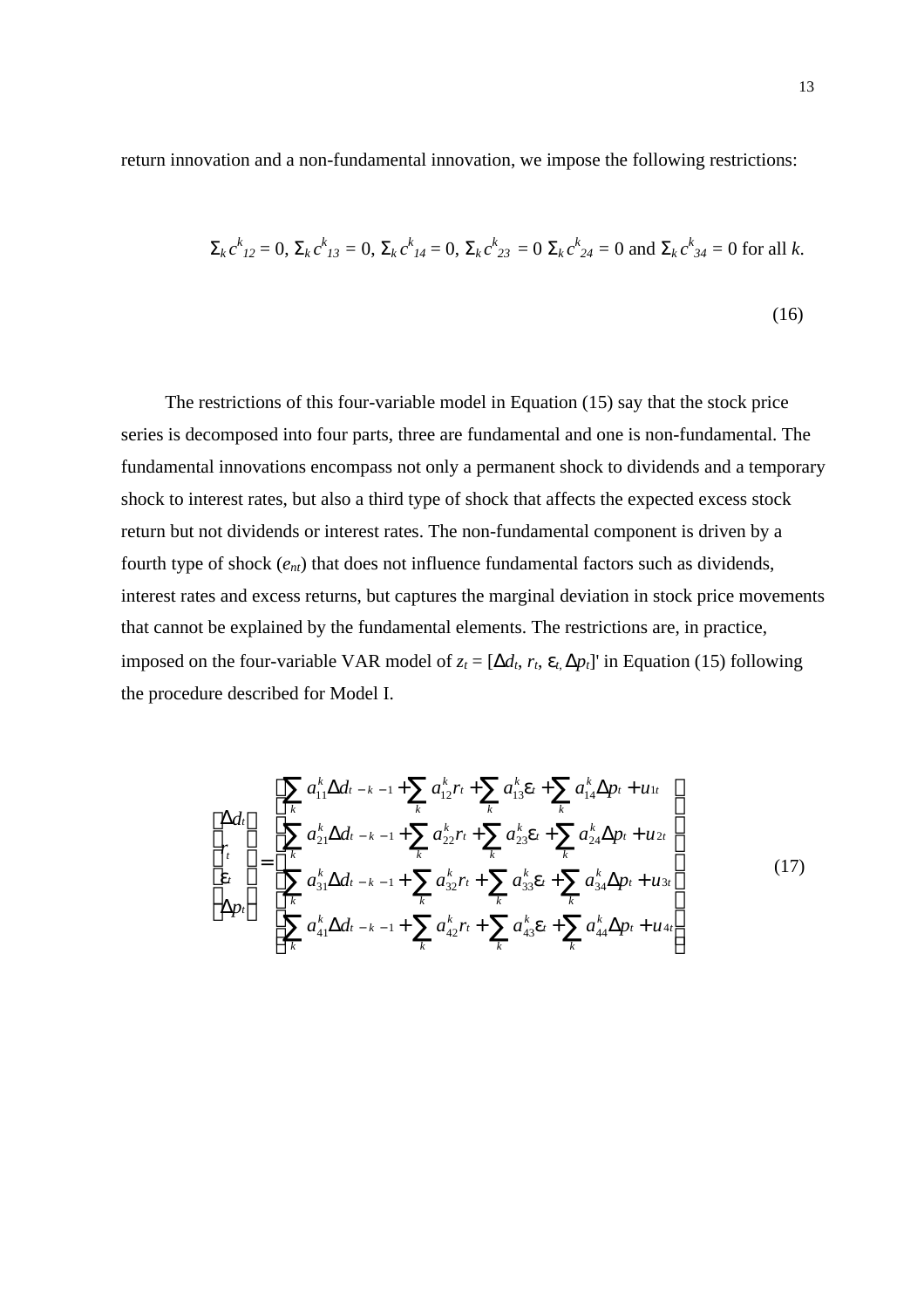#### **III. Data and Empirical Results**

#### *1. Data*

For the empirical results in this paper we use monthly observations from the UK stock market. The total market price index and dividend yields are downloaded from the Datastream for period of 1986:1 - 2000:2, summing up to 170 observations. The dividends are calculated from dividend yields (*DYt*):

$$
D_t = P_t \cdot DY_t, \qquad d_t = \text{Ln} \ (D_t)
$$

#### *2. Tests for Unit Roots and Cointegration*

The results of unit root tests for all relevant variables and their first differences are reported in Table 1. Two econometric methods, the Augmented Dickey-Fuller (ADF) tests and the KPSS tests are used in this context. The ADF test attempts to account for temporally dependent and heterogeneously distributed errors by including lagged sequences of first differences of the variables in its set of regressors. The null hypothesis of the ADF test is that the variables contain a unit root or they are non-stationary at a certain significance level. However, the power of standard unit root tests with a null hypothesis of non-stationarity has recently been questioned by DeJong et al. (1992) in that these tests often tend to accept the null too frequently against a stationary alternative. It appears that the failure to reject null may be simply due to the standard unit root tests having low power against stable autoregressive alternatives with root near unity. In particular, this knife-edge assumption of an exact unit root could lead to substantial biases. In view of the growing controversy surrounding the general tests for unit root, we here employ a more realistic test – the KPSS test proposed by Kwiatkowski, Phillips, Schmidt and Shin (1992).

The KPSS test has a null hypothesis that an observable series is stationary around a deterministic trend. The series is expressed as the sum of the deterministic tend, the random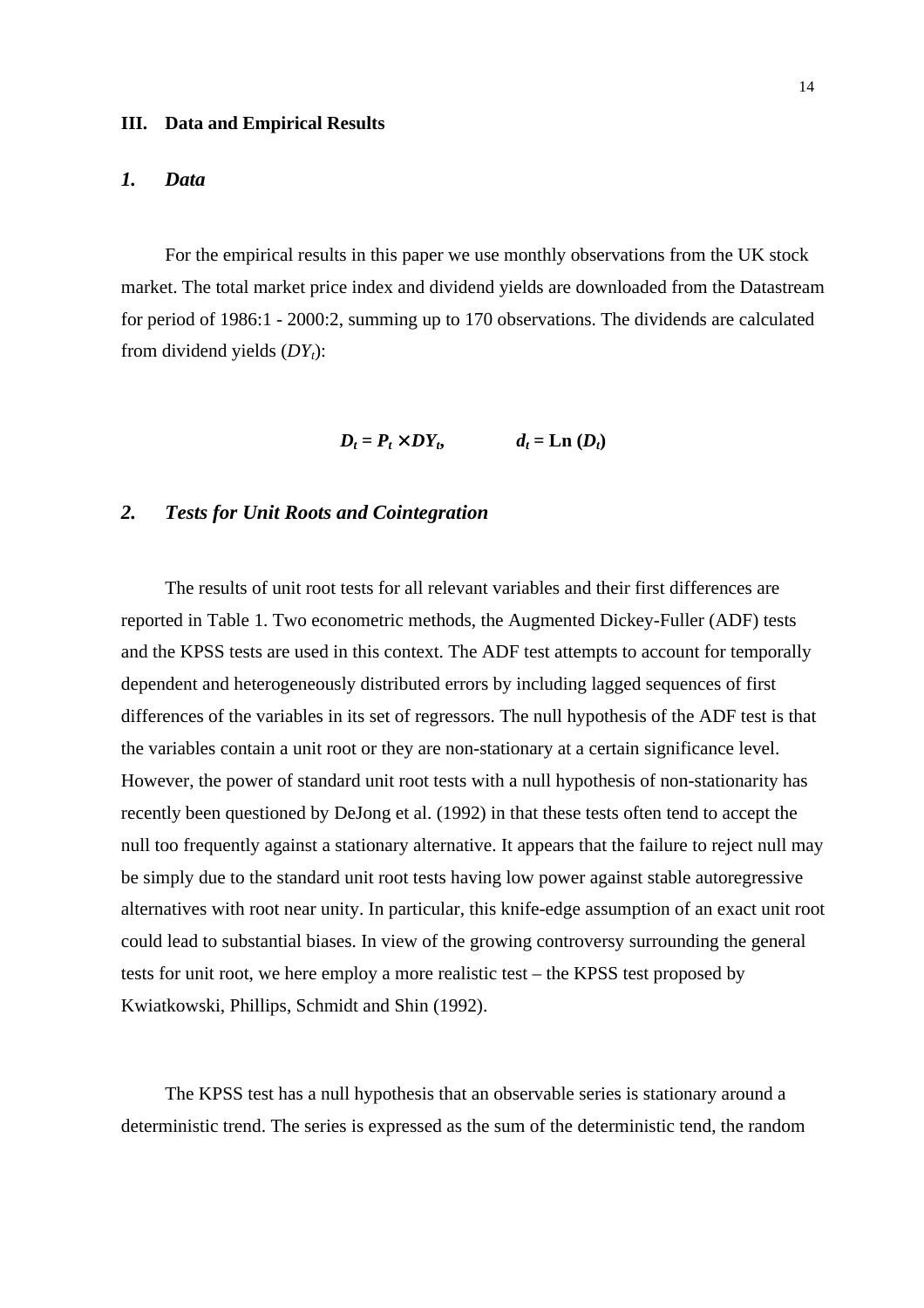walk, and the stationary error, and the test is the LM test of the hypothesis that the random walk has zero variance. The asymptotic distribution of the statistic is derived under the null and under the alternative that the series is difference-stationary. The whole procedure for the KPSS tests calculates Kwiatkowski, Phillips, Schmidt & Shin ETA (mu) and ETA (tau) statistics. With the ETA (mu) statistic, the null hypothesis is that the series  $\{X_t\}$  is stationary around a level, while with the ETA (tau) statistic, the null hypothesis accepts that  ${X_t}$  is trend stationary. These tests are used to complement standard unit root tests as Dickey-Fuller tests. By testing both the unit root hypothesis and the stationary hypothesis, we can distinguish "series that appear to be stationary, series that appear to have a unit root, and series for which the data (or the tests) are not sufficiently informative to be sure whether they are stationary or integrated." (Kwiatkowski, Phillips, Schmidt & Shin (1992)).

#### (Insert Table 1 here)

Table 1 presents the summary of the unit root tests for all relevant series and their first difference. As is shown in the table, we cannot accept the null of unit root for the spread between dividends and prices (*s2t*) according to the ADF t-statistic and the KPSS statistics. The magnitude of the KPSS statistics means that the spread is non-stationary at 99% confidence level. We have also found that the real interest rates  $r_t$  and excess stock returns are stationary with and without a time trend, respectively<sup>6</sup>. Therefore, the real interest rates  $(r_t)$ and excess return (*et*) can be included in our system equations and modelled directly. For logged stock prices and logged dividends, they are indicative of I (1) process, as they are nonstationary in levels and both become stationary when differenced at the first order. This fact makes it possible to check these two series for a cointegration relationship (see Engle and Granger (1987)). In Table 2 we present the results of cointegration tests using Johansen (1988, 1991) and Johansen and Juselius (1990, 1992) method for dividends and prices. It is shown that both the eigenvalue and trace statistics are in favour of a single cointegrating vector existing. However, when real interest rates are included in testing cointegration relationship among the three variables, we reject any cointegration at 5% significant level<sup>7</sup>.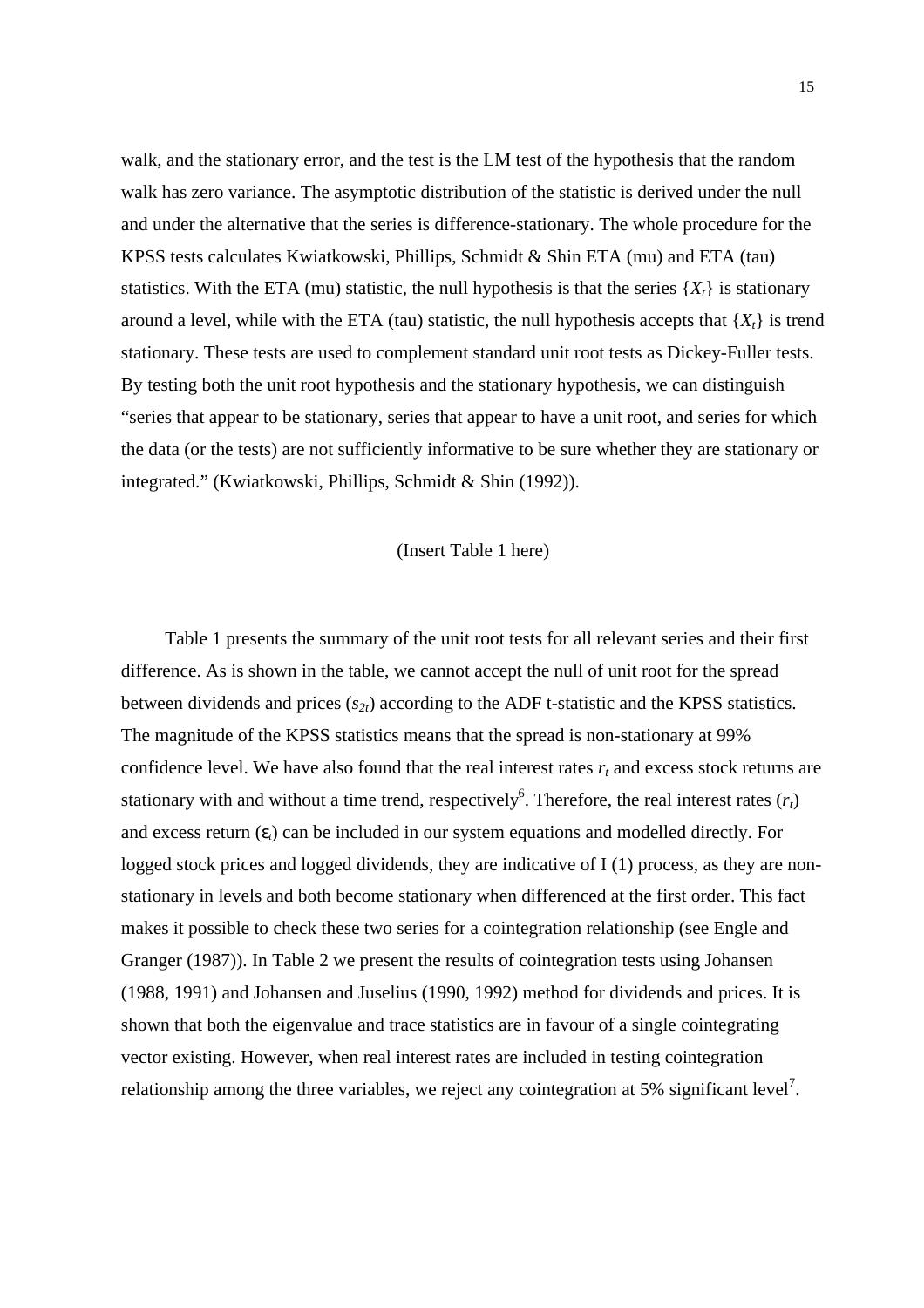Therefore, the error correction term is not added in the trivariate VAR model.

#### (Insert Table 2 here)

### *3. The Results*

In order to estimate the TVAR of  $z_t$ , we first choose the appropriate order of the lag for variables. The RATS program helps us determine the appropriate lag of one by running the Likelihood Ratio Test for variables in the model. Enders (1995) shows that if the goal is to determine whether a certain lag length is appropriate for all equations, the proper test for this cross-equation restriction is the likelihood ratio test<sup>8</sup>. For the monthly data we start from lags of 5 and test whether each alternative lag of 4, 3, 2, and 1 is significantly binding using the likelihood ratio test. We keep reducing lags until lag one, which means that the lag of one will be the appropriate lag we use for the TVAR model. To save space, the test results for choosing lag length are not reported here $9$ .

Considering that there can be excessive price volatility due to the January effect, the October 1987 crash and other seasonal effects in the monthly data over the sample period of 1976 to 1999, we attempt to account for these effects by incorporating seasonal dummies. Then we employ the likelihood ratio test again to examine whether these dummies should be added into the model by looking at the significance of the  $x^2$  distribution. Unfortunately, our intuition is not supported, the results indicate that we can not reject the null hypothesis that the inclusion of dummies does not make a statistically significant difference from the original model. To save space again, the results are not reported here $^{10}$ .

Since we have imposed restrictions that identify each type of innovation, we can examine the relative importance of these innovations using the Sims-Bernanke forecast error variance decomposition. The results of Model I are presented in table three and the results of Model II in Table 4.

(Insert Table 3 here)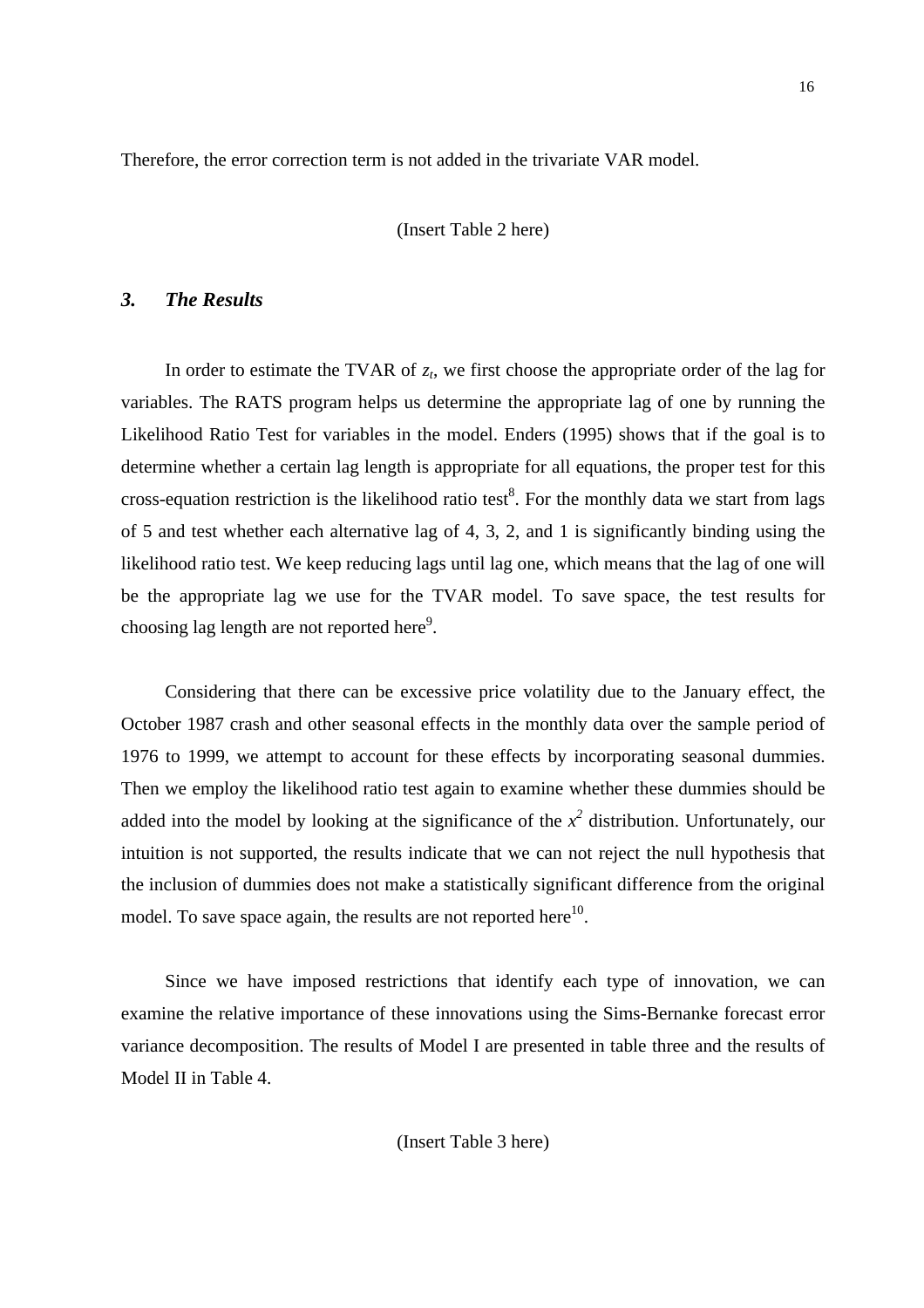The results for Model I are presented with standard errors in Table 3. They indicate the close interrelationship between the change in dividends and the real interest rates in that they explain each other's forecast error variance up to nearly 50%. For example, 46.5% of the twoyear error variance in the dividends is explained by the interest rates, similarly, 49% of the error variance in the interest rates is explained by the change in dividends. This close interrelationship is self-evident in the integrated financial markets with huge number of investors trading simultaneously on bonds and stocks.

Also, in Table 3, considering the fundamental innovations in dividends and real interest rates to price movements through the 24 forecasting horizons, the significant proportion of real interest rates innovation says that it does have power in explaining the price series over time, as is concluded by Campbell and Shiller (1988, 1989). Nevertheless, it is noted that 61% of stock price movements are driven by the market non-fundamental innovation  $(e_{nt})$  at the end of the next four months, and in twenty-four-months time still more than 35% of the error variance in prices can not be explained by either changes in dividends or discount rates. Among other implications, this indicates the evidence of deviation of stock prices from the simple present value model. Under the assumption of constant discount rates, Allen and Yang (2000) have found that a substantial proportion of the forecast error variance of stock prices is driven neither by the earnings nor by the dividends. In this application we model time variation of the discount rates, which prove to play an active role in explaining price movements. However, there still remains an unexplained portion of 35% in the forecast error variance of stock prices at the end of 24 forecasting months.

#### (Insert Table 4 here)

Our Model I (with results presented in table three) assumes that the expected excess returns on the stocks are constant and hence have no effect on the stock price movements over time. These unsatisfactory results prompt us to investigate the influence of time varying excess returns on the behaviour of the price series. The Model II has taken time varying excess returns into account and the forecast error variance decomposition is presented in Table 4, where the four types of innovations are identified as permanent fundamental, temporary fundamental, the excess stock return and non-fundamental innovations. The results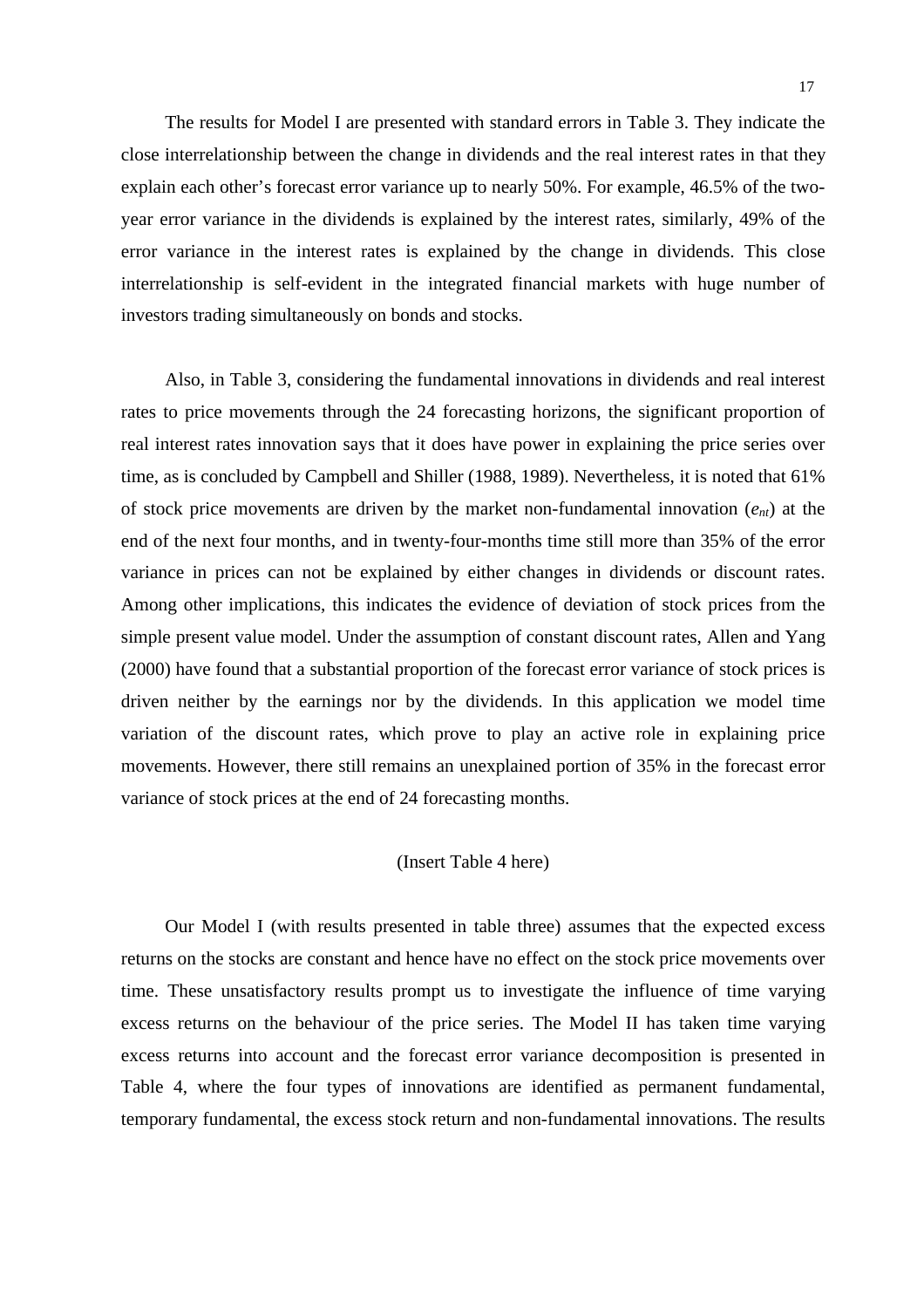from the first two innovations in dividends and interest rates are similar to those in Table 3. For the innovations in excess returns, it is shown that the majority of excess return behaviour, say 70% in two years time (24 months), is explained by its own previous movements.

The more important evidence in Table 4 is observed from the last four columns. It is noted that the excess returns have accounted for the marginal part of price movements that are not explained by the fundamental elements. For example, 23% of two-year price deviation is explained by the excess returns, 40% by the change in dividends, 33% by the discount rates, and only 3% remains to be explained by nun-fundamentals, which is a striking improvement compared to the 33% un-explained part in the Model I.

The role of excess stock returns can also be identified by comparing the combined graphs of the generalised impulse response functions (GIRs) from Model I and Model II, respectively. Figure 1 illustrates the response of changes in stock prices to a one standard deviation shock to permanent and temporary innovations, and Figure 2 illustrates the changes in stock prices to a one standard deviation to three types of innovations including permanent, temporary and excess stock return innovations. It is assumed that when one variable is shocked, the other variables remain unchanged. In Figure 1, the response to non-fundamental innovations has a significant influence in the prices, whereas this is not the fact in Figure 2, where the excess stock returns have accounted for much of the non-fundamental part of the innovation and left the price series hardly influenced by the non-fundamentals. Using data sets on the US financial markets, Campbell (1991), Campbell and Ammer (1993) and Lee (1998) have concluded with similar findings.

#### **IV. Conclusion**

Using data sets from the UK stock market, this paper has identified various components that may drive the movements of stock prices and investigated the relative importance of each component in terms of forecast error variance decomposition. The identification of these components is achieved by imposing different types of restrictions on a multivariate moving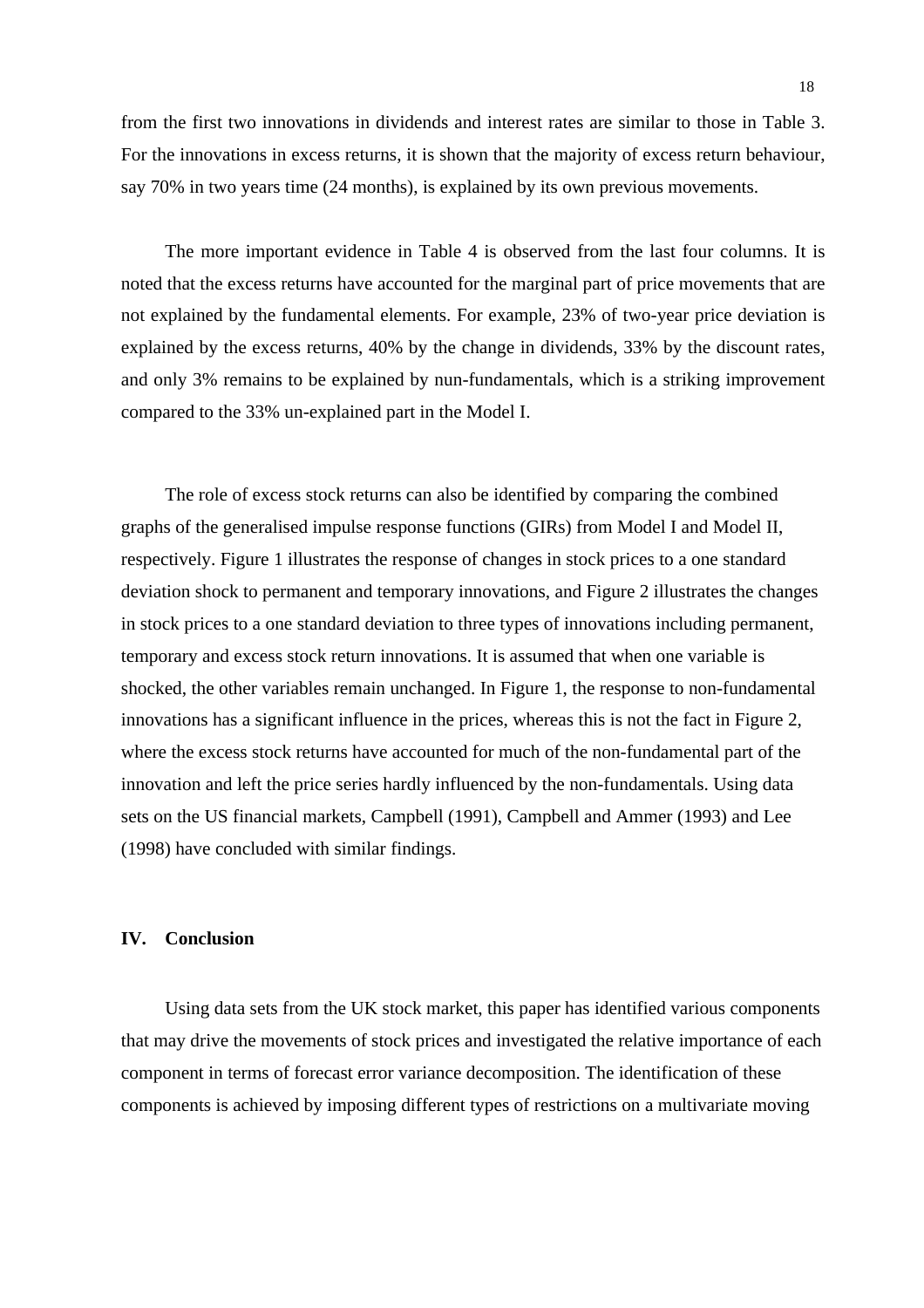average model. Following Campbell and Shiller's (1988, 1989) assumption that the stock returns can be forecast from dividend growth rate and real interest rates, we identify these two elements as permanent and temporary fundamental components. The first model estimated assumes that the excess stock returns are constant and thus do not have any impact on the stock price movements through time. The results indicate that apart from the two fundamental innovations from dividend growth rates and interest rates, more than one third of the forecast error variance of price series is attributed to a market non-fundamental innovation that is unexplained. In order to examine this unexplained part further, we allow a time varying excess stock return series in the second model. In compliance with Lee's (1998) finding on the US market, the results from Model II show that much of the unexplained part is accounted for by the excess stock returns. At the end of the 24 forecasting periods, only 3% of the price deviations are due to market non-fundamental innovations. The findings in this paper further reject the simple dividend discount model of Gordon, and provide us with evidence of the important role that time varying discount rates and excess stock returns play in explaining the behaviour of stock prices. This conclusion is equivalently illustrated in the generalised impulse response functions of the changes in stock prices in both models.

It is also found that the dividend growth rates and the real interest rates have a close interrelation in explaining each other. Some previous studies (Marsh and Merton (1987), Campbell and Shiller (1988)) have concluded that dividend behaviour is accounted for primarily by permanent changes in the earnings. Therefore, it would be interesting to incorporate in the earnings and investigate the influence of earnings on all the other variables. It is also worth noting that real interest rates play an active role in explaining stock price movements over time, which can not be observed in the tests using US data sets.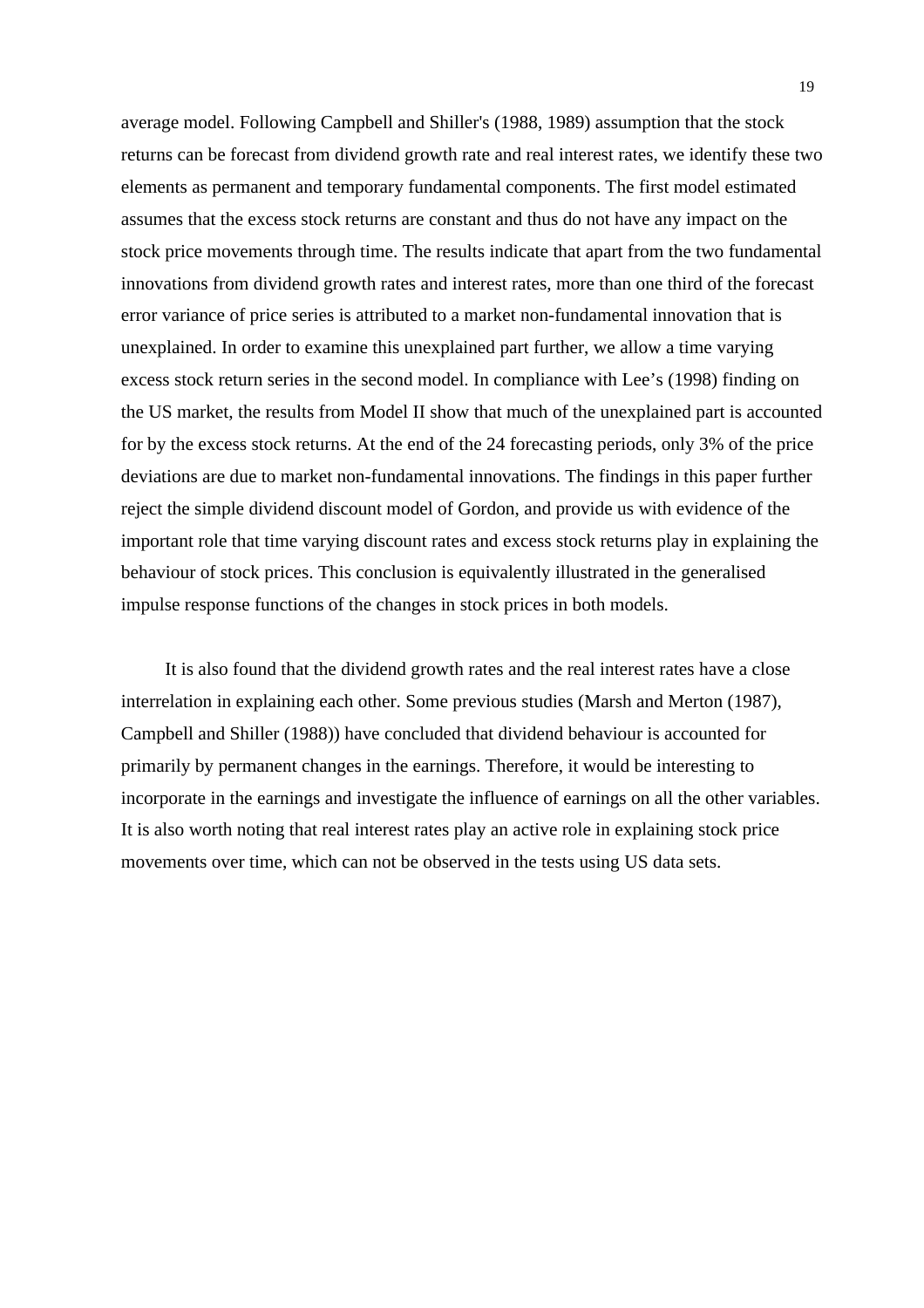#### **Notes**

- 1. Flavin (1988) and Mankiw, Romer and Shapiro (1991) also examine this issue and question the validity of the original variance bounds tests.
- 2. The first two papers looked at the stock market in isolation, the third one incorporated the bond long-term bond returns to jointly account for the variance of stock returns.
- 3. For the use of bond yield spreads to forecast futures bond returns, interest rates, and inflation rates, see Campbell and Shiller (1991), Fama (1990b) and Mishkin (1990).
- 4. For further discussion of derivation of Equation (8), see appendix in Campbell (1991).
- 5. Campbell and Ammer (1993) provide detailed explanation.
- 6. The results from the ADF tests shows that  $r_t$  is stationary, whereas the KPSS tests only accept that the series is trend stationary at 95% significant level, as indicated in the ETA (tau) statistic.
- 7. To save the space, the results for cointegration tests of the three variables:  $Dd_t$ ,  $r_t$  and  $\mathbf{D} p_t$  are not reported here.
- 8. The likelihood ratio test in RATS calculates the statistic:  $(T c)$  (log  $|\Sigma_{r}| \log |\Sigma_{u}|$ ), where  $T =$  number of usable observations,  $c =$  number of parameters estimated in each equation of the unrestricted system. The test statistic can be compared to a  $x^2$ distribution with degrees of freedom equal to the number of restrictions.
- 9. It can be provided on request.
- 10. It can be provided on request.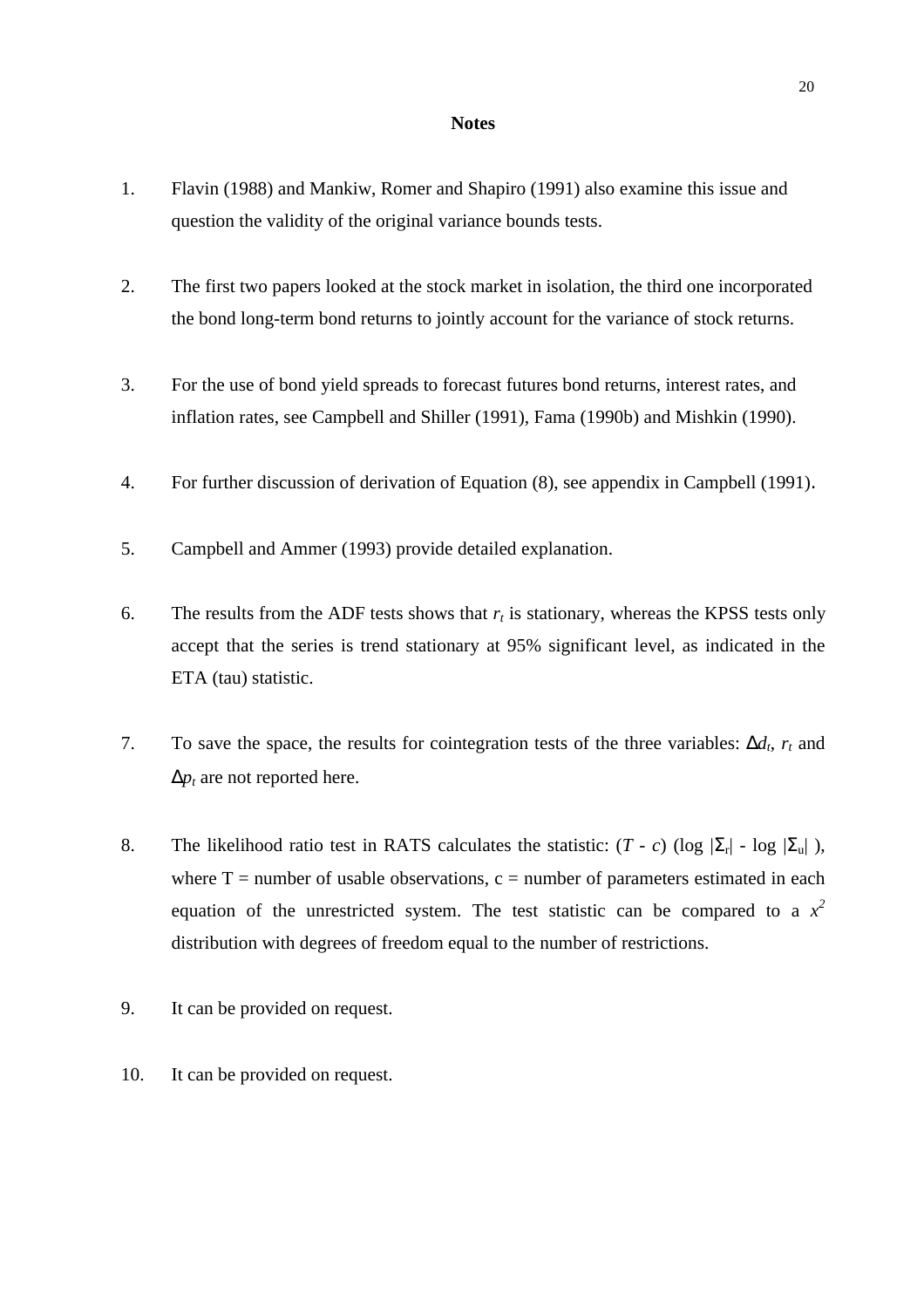#### **References**

- Allen, D. E. and W. Yang, 'Variation of Share Prices Due to Fundamental an Non-Fundamental Innovations.' Working Paper Series, April 2000, Edith Cowan University, Australia.
- Blanchard, O. J. (1979), 'Speculative Bubbles, Crashes and Rational Expectations', Economic Letters, 3, pp. 387-389.
- Bulkley, G. and R.D.F. Harris (1997), 'Irrational Analysts' Expectations as a Cause of Excess Volatility in Stock Prices', The Economic Journal, 107, pp. 359-371.
- Bulkley, G. and I. Tonks (1989), 'Are UK Stock Prices Excessively Volatile? Trading Rules and Variance Bounds Tests', The Economic Journal, 99, pp. 1083-1098.
- Campbell, J. Y. (1991), 'A Variance Decomposition for Stock Returns', Economic Journal, 101, pp. 157-179.
- Campbell, J. Y. and J. Ammer (1993), 'What Moves the Stock and Bond Market? A Variance Decomposition for Long-Term Asset Returns', Journal of Finance, 48, pp. 3-37.
- Campbell, J. Y. and R. J. Shiller (1987), 'Cointegration and Tests of Present Value Models', Journal of Political Economy, 95, pp. 1062-1088.
- Campbell, J. Y. and R. J. Shiller (1988), 'Stock Prices, Earnings, and Expected Dividends', Journal of Finance, Vol XLIII, pp. 661-677.
- Campbell, J. Y. and R. J. Shiller (1989), 'The Dividend-Price Ratio and Expectations of Future Dividends and Discount Factors.' Review of Financial Studies, 1, pp. 195-228.
- Campbell, J. Y. and R. J. Shiller (1991), 'Yield Spreads and Interest Rate Movements', Review of Economic Studie*s*, 58, pp. 495-514.
- Chung, H. and B.-S. Lee (1998), 'Fundamental and Non-fundamental Components in Stock Prices of Pacific-Rim Countries', Pacific-Basin Finance Journal, 6, pp. 321-346.
- Cochrane, J. H. (1991), 'Volatility Tests and Efficient Markets', Journal of Monetary Economics, 27, pp. 463-485.
- Cochrane, J. H. (1992), 'Explaining the Variance of Price-Dividend Ratios', Review of Financial Studies, 5, pp. 243-280.
- Cuthbertson, K., S. Hayes and D. Nitzsche (1997), 'The Behaviour of UK Stock Prices and Returns: Is the Market Efficient?', The Economic Journal, pp. 986-1008.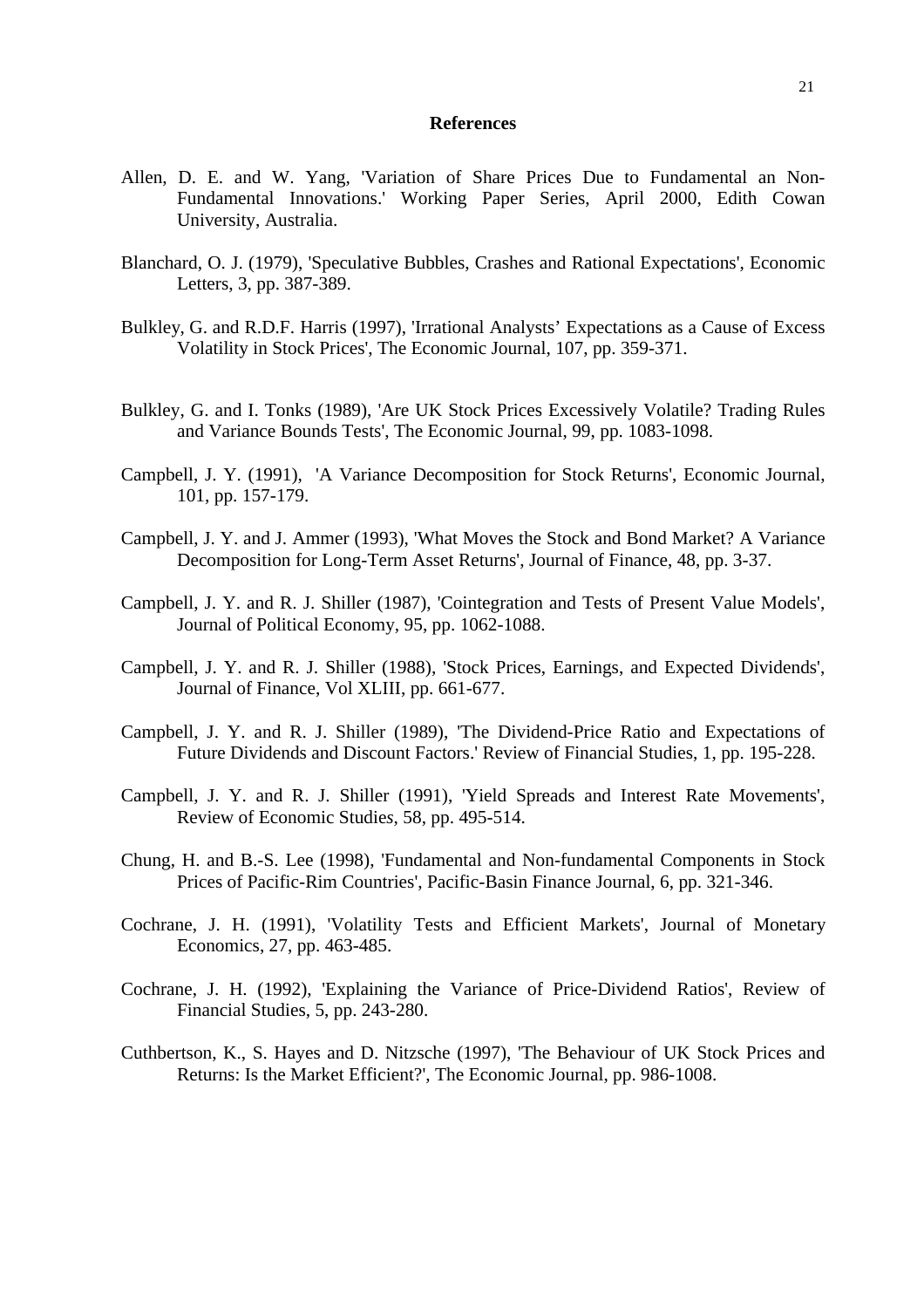- DeJong, D.N., Nankervis, N.E. and C.H. Whiteman (1992), 'Integration Versus Trend Stationarity in Time Series', Econometrica, 60, pp. 423-433.
- Dickey, D. A. and W. A. Fuller (1979), 'Distribution of the Estimators for Autoregressive Time Series with a Unit Root', Journal of the American Statistical Association, 74, pp. 427-431.
- Enders, W. (1995), Applied Econometric Time Series. John Wiley & Sons.
- Engle, R. F. and C. W. J. Granger (1987), 'Cointegration and Error Correction: Representation, Estimation and Testing', Econometrica, 55, pp. 251-276.
- Epstein, L. G. and S. F. Zin (1991), 'Substitution, Risk Aversion and the Temporal Behaviour of Consumption and Asset Returns: A Theoretical Framework', Journal of Political Economy, 99, pp. 263-286.
- Fama, E. F. (1990a), 'Term-Structure Forecasts of Interest Rates, Inflation, and Real Returns', Journal of Monetary Economics*,* 25, pp. 59-76.
- Fama, E. F. (1990a), 'Stock Returns, Expected Returns, and Real Activity', Journal of Finance, 45, pp. 1089-1108.
- Fama, E. F. and K. R. French (1988), 'Permanent and Temporary Components of Stock Prices.' Quarterly Journal of Economics, 96, pp. 246-273.
- Flavin, M. A. (1988), 'Excess Volatility in the Financial Markets: A Reassessment of the Empirical Evidence', Journal of Political Economy, 96, pp. 246-273.
- Flood, R. P. (1990), 'On Testing for Speculative Bubbles', Journal of Economic Perspectives, 4, pp. 85-101.
- Flood, R. P. and P. M. Garber (1980), 'Market fundamentals Versus Price Level Bubbles: the First Tests', Journal of Political Economics, 88, pp. 745-770.
- Gilles, C. and S. F. LeRoy (1991), 'Econometric Aspects of the Variance Bounds Tests: A Survey', Review of Financial Studies, 4, pp. 753-791.
- Johansen, S. (1988), 'Statistical Analysis of Cointegration Vectors', Journal of Economic Dynamics and Control, 12, pp. 231-254.
- Johansen, S. (1991), 'Estimation and Hypothesis Testing of Cointegration Vectors in Gaussian Vector Autoregression Models', Econometrica, 59, pp. 1551-1580.
- Johansen, S. and K. Juselius (1990), 'Maximum Likelihood Estimation and Inference on Cointegration - with Applications to the Demand for Money', Oxford Bulletin Economic Statistics, 52, pp. 169-210.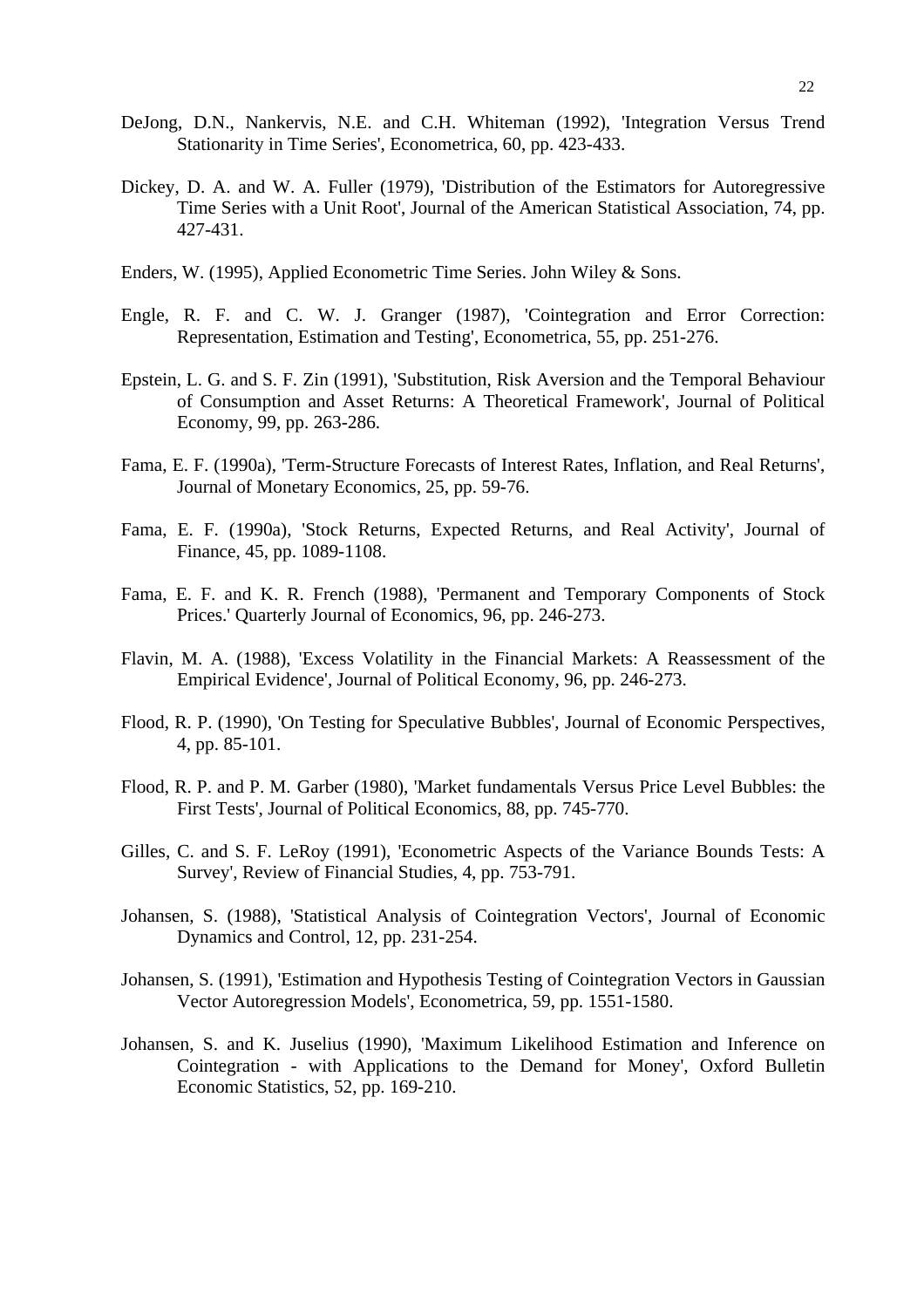- Johansen, S. and K. Juselius (1992), 'Testing Structural Hypotheses in a Multivariate Cointegration analysis of the PPP and the UPI for UK', Journal of Economics, 53, pp. 211-244.
- Kleidon, A. W. (1986), 'Variance Bounds Tests and Stock Price Valuation Models', Journal of Political Economy, 94, pp. 953-1001.
- Kloek, T. and H. K. Van Dijk (1978), 'Bayesian Estimates of Equation System Parameters: An Application of Integration by Monte Carlo', Econometrica, pp. 461-20.
- Kwiatkowski K., P.C.B. Phillips, P. Schmidt and Y. Shin (1992), 'Testing the Null Hypothesis of Stationarity Against the Alternative of a Unit Root', Journal of Econometrics, 54, pp. 159-178.
- Lee, B.S. (1995), 'The Response of Stock Prices to Permanent and Temporary Shocks to Dividends', Journal of Financial and Quantitative Analysis*,* 30, pp. 1-22.
- Lee, B.S. (1996), 'Time-Series Implications of Aggregate Dividend Behaviour', Review of Financial Studies, 9, pp. 589-618.
- Lee, B.S. (1998), ' Permanent, Temporary, and Non-Fundamental Components of Stock Prices', Journal of Financial and Quantitative Analysis, 33, pp. 1-32.
- Mankiw, N.G., D. Romer, and M.D. Shapiro (1991), 'Stock Market Forecastability and Volatility: A Statistical Appraisal', Review of Economic Studies, 58, pp. 455-477.
- Marsh, T.A. and R.C. Merton (1986), 'Dividend Variability and Variance bounds Tests for the Rationality of Stock Market Prices', American Economic Review, 76, pp. 483-498.
- Marsh, T.A. and R.C. Merton (1987), 'Dividend Behaviour for the Aggregate Stock Market', Journal of Business, 60, pp. 1-40.
- Mehra, R. and E.C. Prescott (1985), 'The Equity Premium: A Puzzle', Journal of Monetary Economics*,* 15, pp.145-161.
- Mishkin, F. S. (1990), 'What Does the Term Structure Tell Us about Future Inflation?', Journal of Monetary Economics, 25, pp. 77-95.
- Roll, R. (1988), '*R*<sup>2</sup>', Journal of Finance, 42, pp. 541-566.
- Shiller, R.J. (1981), 'Do Stock Prices Move too Much to be Justified by Subsequent Changes in Dividends?', American Economic Review, 71, pp. 421-436.
- Shiller, R.J. (1984), 'Stock Prices and Social Dynamics', Brookings Papers on Economic Activity, pp. 457-498.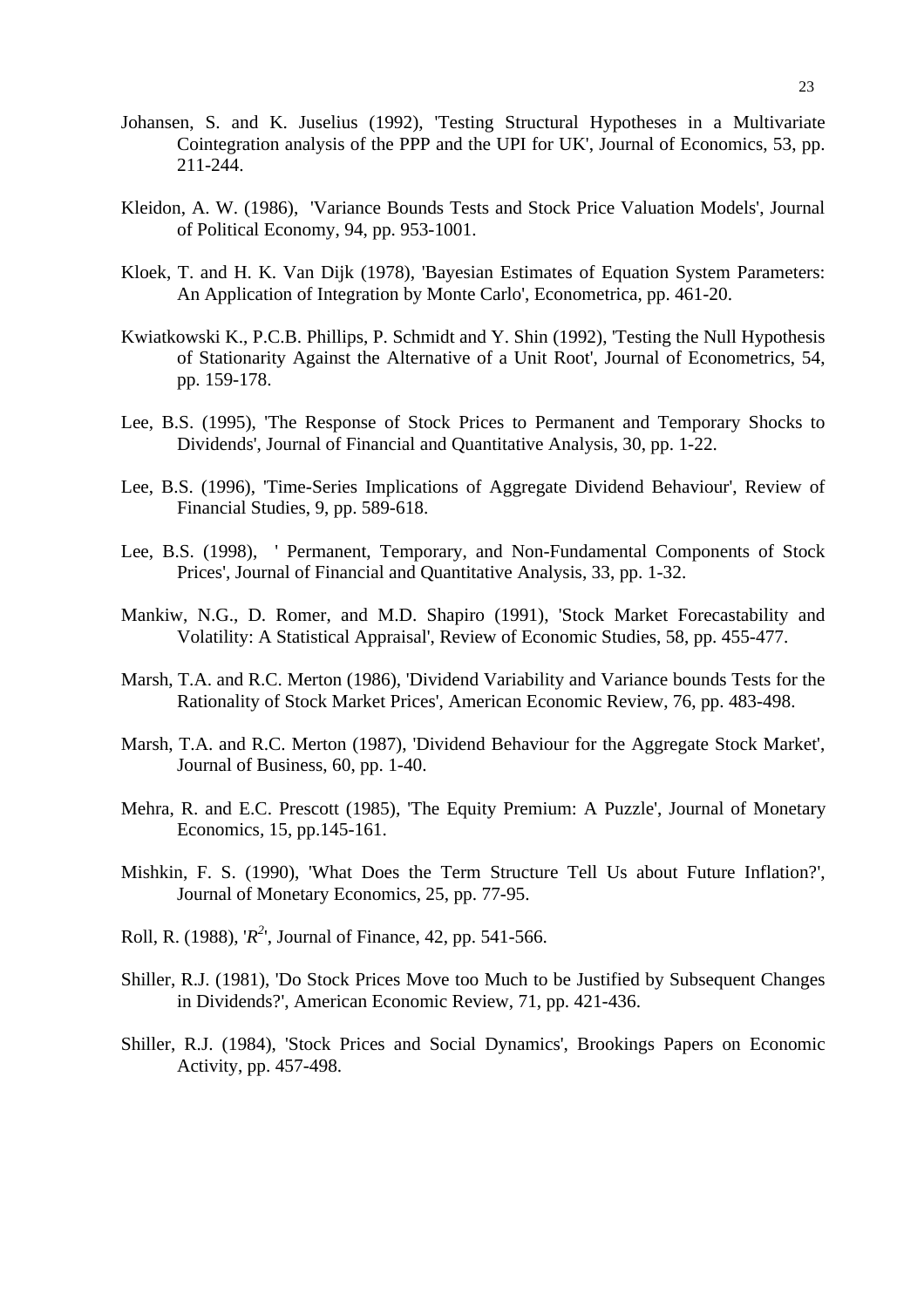Shiller, R.J. (1989), Market Volatility (Cambridge, MA: The MIT Press).

- Timmermann, A. (1993), 'How Learning in Financial Markets Generates Excess Volatility and Predictability in Stock Prices', Quarterly Journal of Economics, 108, 4, pp. 1135- 1145.
- Timmermann, A. (1994), 'Can Agents Learn to Form Rational Expectations? Some Results on Convergence and Stability of Learning in the UK Stock Market', Economic Journal, 104, pp. 777-798.
- Timmermann, A. and H. Pesaran (2000), 'A Recursive Modelling Approach to Predicting UK Stock Returns', Economic Journal, pp. 159-191.
- West, K.D. (1988a), 'Dividend Innovations and Stock Price Volatility', Econometrica, 56, pp. 37-61.
- West, K.D. (1988b), 'Bubbles, Fads and Stock Price Volatility Tests: A Partial Evaluation'*,* Journal of Finance, 43, pp. 636-656.
- West, K.D. (1987), 'A Specification Test for Speculative Bubbles', Quarterly Journal of Economics, 102, pp. 553-580.
- Wu, P. X. (1999), 'Variance Decomposition of Stock Returns and Dividend Imputation System' Applied Financial Economics, 9, pp. 539-543.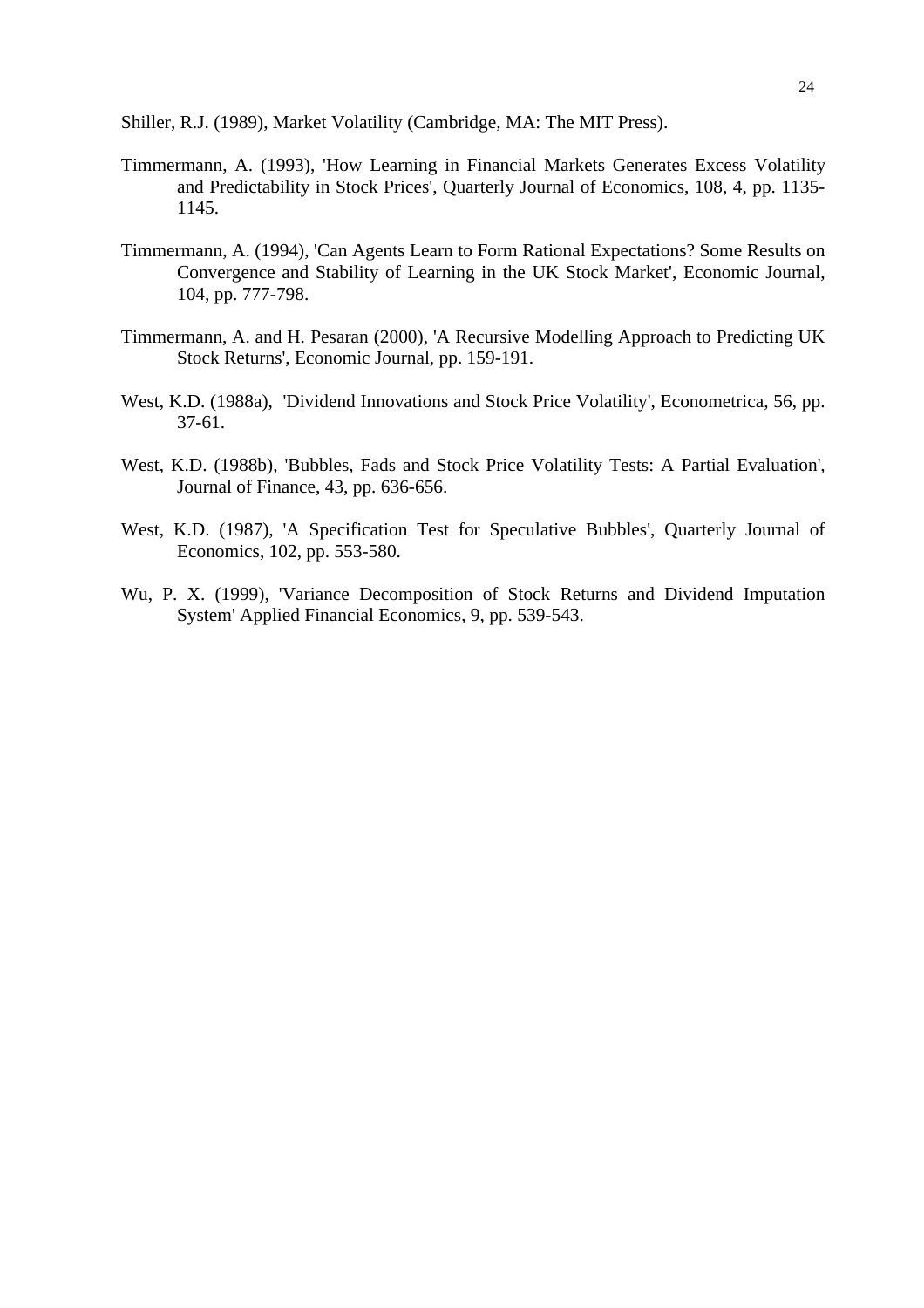#### **Table 1. Unit Roots Tests**

|                             | <b>ADF Test</b>             |                | <b>KPSS Test</b> |            |          |  |  |  |  |  |
|-----------------------------|-----------------------------|----------------|------------------|------------|----------|--|--|--|--|--|
|                             |                             |                | ETA(mu)          |            | ETA(tau) |  |  |  |  |  |
| $d_t$                       | $-2.4899$                   |                | 3.3188**         | $0.5706**$ |          |  |  |  |  |  |
| $\mathbf{D}$                | $-4.0023**$                 |                | 0.6466           | 0.09166    |          |  |  |  |  |  |
| $r_{t}$                     | $-3.3981*$                  |                | $0.5574*$        |            | 0.1358   |  |  |  |  |  |
| $\mathbf{D}r_t$             | $-12.3560**$                |                | 0.03412          |            | 0.02535  |  |  |  |  |  |
| $S_{2t}$                    | $-1.6744$                   |                | 7.9938**         | 2.3988**   |          |  |  |  |  |  |
| $\mathbf{D}_{S_{2t}}$       | $-6.0475**$                 |                | 0.04513          | 0.03783    |          |  |  |  |  |  |
| Ą                           | $-9.8100**$                 |                | 0.0304           | 0.0321     |          |  |  |  |  |  |
| Dę                          | $-7.6873**$                 |                | 0.04789          |            | 0.02595  |  |  |  |  |  |
| $p_t$                       | $-0.9098$                   |                | 5.5177**         |            | 1.4974** |  |  |  |  |  |
| $\mathbf{D\!\!\!\!\!\!D}_t$ | $-9.8180**$                 |                | 0.0367           | 0.0366     |          |  |  |  |  |  |
| <b>Critical Values:</b>     |                             |                |                  |            |          |  |  |  |  |  |
|                             |                             | $H_0$ :        | 10%              | 5%         | $1\%$    |  |  |  |  |  |
| <b>ADF Test</b>             |                             | Non-stationary | $-3.44$          | $-2.87$    | $-2.57$  |  |  |  |  |  |
|                             | <b>KPSS Test</b> Stationary | ETA(mu)        | 0.347            |            | 0.739    |  |  |  |  |  |
|                             |                             | ETA(tau)       | 0.119            | 0.146      | 0.216    |  |  |  |  |  |
|                             |                             |                |                  |            |          |  |  |  |  |  |

Note: this table presents the results of ADF tests and KPSS test on all the variables concerned and their first order differences. \* and \*\* denote the significant level of 95% and 99%. The lag lengths in the tests were chosen using Akaike Information Criteria.

#### **Table 2. Johansen's Bivariate Tests for Cointegration**

| H0: | $H_{1}$ :   | $\mathbf{I}_{max}$ |     |         | <b>Trace</b>     |         |           |  |  |
|-----|-------------|--------------------|-----|---------|------------------|---------|-----------|--|--|
|     |             | <b>Statistic</b>   | 95% | 90%     | <b>Statistic</b> | $90\%$  |           |  |  |
|     | $r=0$ $r=1$ | 43.2543 15.8700    |     | 13.8100 | 48.2741          | 20.1800 | - 17.8800 |  |  |
|     | $Rf1$ $r=2$ | 5.0198 9.1600      |     | 7.5300  | 5.0198           | 9.1600  | 7.5300    |  |  |

Notes:  $r$  represents the number of linearly independent cointegrating vectors. Trace statistic  $=$  $-T\Sigma_{i=r+1}^{n}Ln(1-\lambda); \lambda_{max}=-TLn(1-\lambda)$ , where T is the number of observations, *n* is the dimension of x, and  $\lambda$  is the *i*th smallest squared canonical correlations in Johansen (1988, 1991) or Johansen and Juselius (1990, 1992). The critical values are from Enders (1995).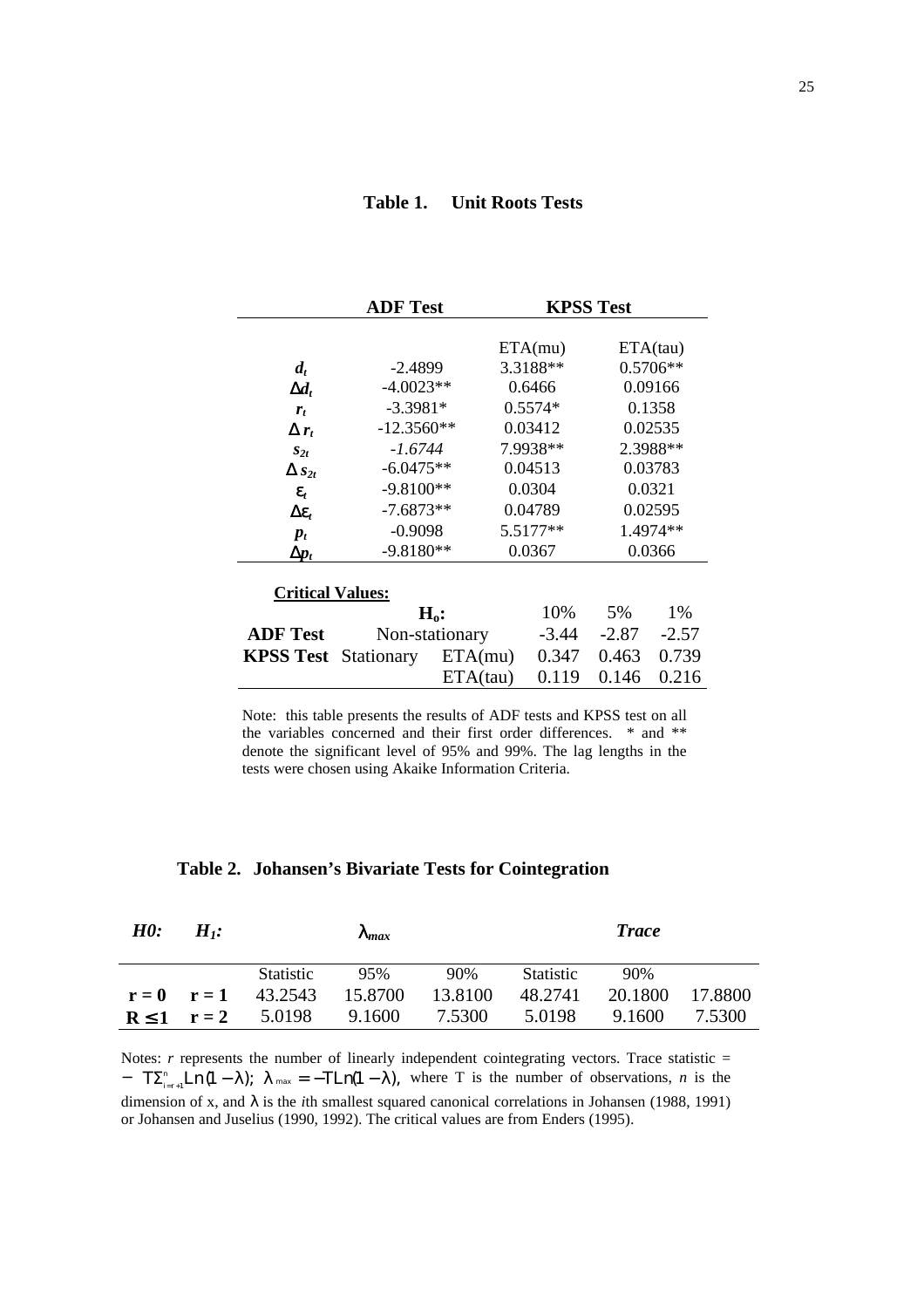#### **Table 3. Variance Decomposition of Model I**

## **Relative Importance of Innovations in dividends (e1t), the Real Interest Rates (e2t) and Non-Fundamental Innovation (ent) in the variables in Model I:**

 $Z_t = [\mathbf{D}d_t, \mathbf{r}_t, \mathbf{D}p_t]$ 

| <b>Variables</b><br><b>Explained</b> |                       | $\mathbf{m}_t$ |          |          | $r_t$    |          | $\mathbf{p}_t$ |          |          |  |  |
|--------------------------------------|-----------------------|----------------|----------|----------|----------|----------|----------------|----------|----------|--|--|
|                                      | <b>Innovations</b> in |                |          |          |          |          |                |          |          |  |  |
| Forecasting<br><b>Horizons</b>       | $e_{1t}$              | $e_{2t}$       | $e_{nt}$ | $e_{1t}$ | $e_{2t}$ | $e_{nt}$ | $e_{1t}$       | $e_{2t}$ | $e_{nt}$ |  |  |
|                                      | $\%$                  |                |          | $\%$     |          |          | $\%$           |          |          |  |  |
| $\mathbf{1}$                         | 100.00                | $0.00\,$       | $0.00\,$ | 49.84    | 50.16    | 0.00     | 0.10           | 0.05     | 99.85    |  |  |
|                                      | (0.01)                |                |          | (0.02)   |          |          | (0.05)         |          |          |  |  |
| $\overline{2}$                       | 65.77                 | 34.23          | 0.00     | 49.79    | 50.21    | $0.00\,$ | 6.43           | 8.25     | 85.32    |  |  |
|                                      | (0.02)                |                |          | (0.03)   |          |          | (0.06)         |          |          |  |  |
| $\overline{\mathbf{3}}$              | 60.43                 | 39.57          | 0.00     | 49.78    | 50.22    | 0.00     | 14.04          | 15.63    | 70.33    |  |  |
|                                      | (0.03)                |                |          | (0.03)   |          |          | (0.06)         |          |          |  |  |
| $\overline{\mathbf{4}}$              | 58.07                 | 41.93          | 0.00     | 49.77    | 50.23    | 0.00     | 18.74          | 20.20    | 61.05    |  |  |
|                                      | (0.04)                |                |          | (0.03)   |          |          | (0.07)         |          |          |  |  |
| 8                                    | 54.94                 | 45.06          | 0.00     | 49.76    | 50.24    | 0.00     | 26.95          | 28.16    | 44.88    |  |  |
|                                      | (0.05)                |                |          | (0.04)   |          |          | (0.08)         |          |          |  |  |
| 12                                   | 54.08                 | 45.91          | 0.00     | 49.76    | 50.24    | 0.00     | 29.74          | 30.86    | 39.40    |  |  |
|                                      | (0.05)                |                |          | (0.04)   |          |          | (0.08)         |          |          |  |  |
| 24                                   | 53.50                 | 46.50          | 0.00     | 49.76    | 50.24    | 0.00     | 31.81          | 32.87    | 35.33    |  |  |
|                                      | (0.06)                |                |          | (0.05)   |          |          | (0.09)         |          |          |  |  |
|                                      |                       |                |          |          |          |          |                |          |          |  |  |

Notes: This table reports the relative importance of each innovation  $(e_1, e_2, e_n)$  in explaining the forecast error variance of three variables in Model II using Sims-Bernanke variance decomposition. The numbers in parentheses are standard errors computed by using a Monte Carlo integration due to Kloek and Van Dijk (1978). The standard errors are the same for each innovation at a certain forecasting horizon.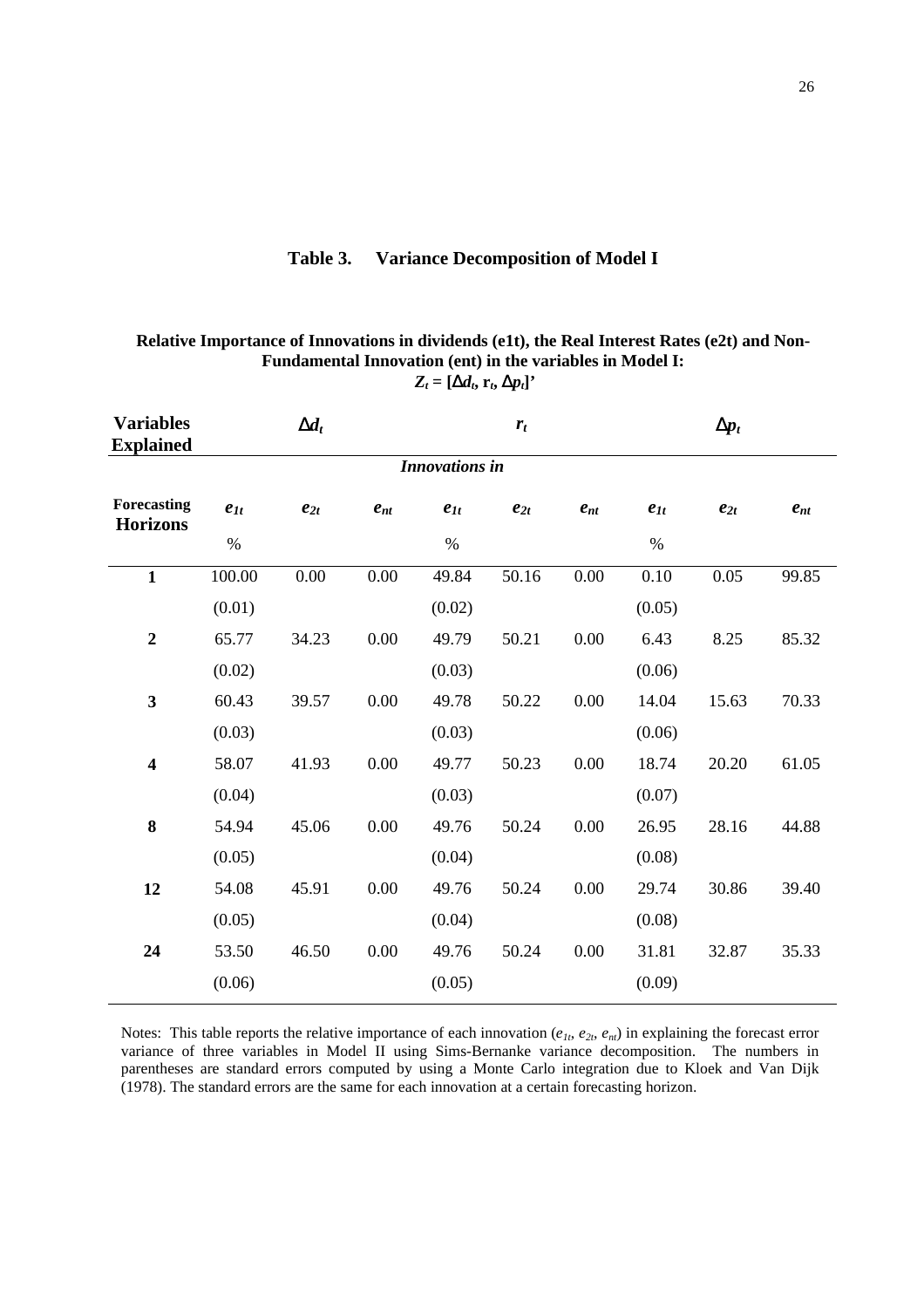#### **Table 4. Variance Decomposition of Model II**

## **Relative Importance of Innovations in dividends (e1t), the Real Interest Rates (e2t) and Non-Fundamental Innovation (ent) in the variables in Model II:**

| <b>Explained</b><br><b>Variables</b> | $\mathbf{D}d_t$       |          |          | $R_t$    | $\mathbf{e}$ |          |                      | $\boldsymbol{D} p_t$ |          |          |                      |          |
|--------------------------------------|-----------------------|----------|----------|----------|--------------|----------|----------------------|----------------------|----------|----------|----------------------|----------|
|                                      | <b>Innovations</b> in |          |          |          |              |          |                      |                      |          |          |                      |          |
| Forecast<br><b>Horizons</b>          | $e_{1t}$              | $e_{2t}$ | $e_{1t}$ | $e_{2t}$ | $e_{1t}$     | $e_{2t}$ | $e_{\boldsymbol{a}}$ | $e_{nt}$             | $e_{1t}$ | $e_{2t}$ | $e_{\boldsymbol{d}}$ | $e_{nt}$ |
|                                      | $\%$                  |          |          | $\%$     |              |          | $\%$                 |                      | $\%$     |          |                      |          |
| $\mathbf{1}$                         | 100.00                | 0.00     | 50.14    | 49.86    | 0.00         | 0.00     | 99.99                | 0.00                 | 2.49     | 0.02     | 84.78                | 12.71    |
|                                      | (0.01)                |          | (1.4)    |          | (5.0)        |          |                      |                      | (0.09)   |          |                      |          |
| $\overline{2}$                       | 90.69                 | 9.31     | 50.20    | 49.80    | 4.32         | 5.78     | 89.79                | 0.11                 | 4.83     | 0.92     | 82.65                | 11.60    |
|                                      | (0.02)                |          | (1.9)    |          | (5.3)        |          |                      |                      | (0.13)   |          |                      |          |
| $\mathbf{3}$                         | 86.48                 | 13.52    | 50.19    | 49.81    | 8.09         | 9.92     | 81.78                | 0.21                 | 8.26     | 2.95     | 78.10                | 10.69    |
|                                      | (0.02)                |          | (2.3)    |          | (5.6)        |          |                      |                      | (0.16)   |          |                      |          |
| $\overline{\mathbf{4}}$              | 83.44                 | 16.56    | 50.18    | 49.82    | 10.37        | 12.46    | 76.89                | 0.28                 | 12.07    | 5.64     | 72.50                | 9.80     |
|                                      | (0.02)                |          | (2.5)    |          | (5.8)        |          |                      |                      | (0.19)   |          |                      |          |
| 8                                    | 77.29                 | 22.72    | 50.18    | 49.82    | 13.29        | 15.88    | 70.33                | 0.50                 | 25.11    | 16.75    | 51.29                | 6.85     |
|                                      | (0.02)                |          | (3.1)    |          | (6.2)        |          |                      |                      | (0.29)   |          |                      |          |
| 12                                   | 74.80                 | 25.20    | 50.17    | 49.83    | 13.44        |          | 16.18 69.77          | 0.61                 | 32.67    | 24.22    | 38.04                | 5.07     |
|                                      | (0.02)                |          | (3.4)    |          | (6.2)        |          |                      |                      | (0.37)   |          |                      |          |
| 24                                   | 72.54                 | 27.46    | 50.17    | 49.83    | 13.80        |          | 16.28 69.16          | 0.76                 | 40.64    | 33.07    | 23.18                | 3.10     |
|                                      | (0.02)                |          | (3.6)    |          | (6.3)        |          |                      |                      | (0.53)   |          |                      |          |

 $Z_t = [\mathbf{D}d_t, \mathbf{r}_t, \mathbf{e}_t, \mathbf{D}_t]$ 

Notes: This table reports the relative importance of each innovation  $(e_1, e_2, e_n)$  in explaining the forecast error variance of three variables in Model I using Sims-Bernanke variance decomposition. The numbers in parentheses are standard errors computed by using a Monte Carlo integration due to Kloek and Van Dijk (1978). The standard errors are the same for each innovation at a certain forecasting horizon.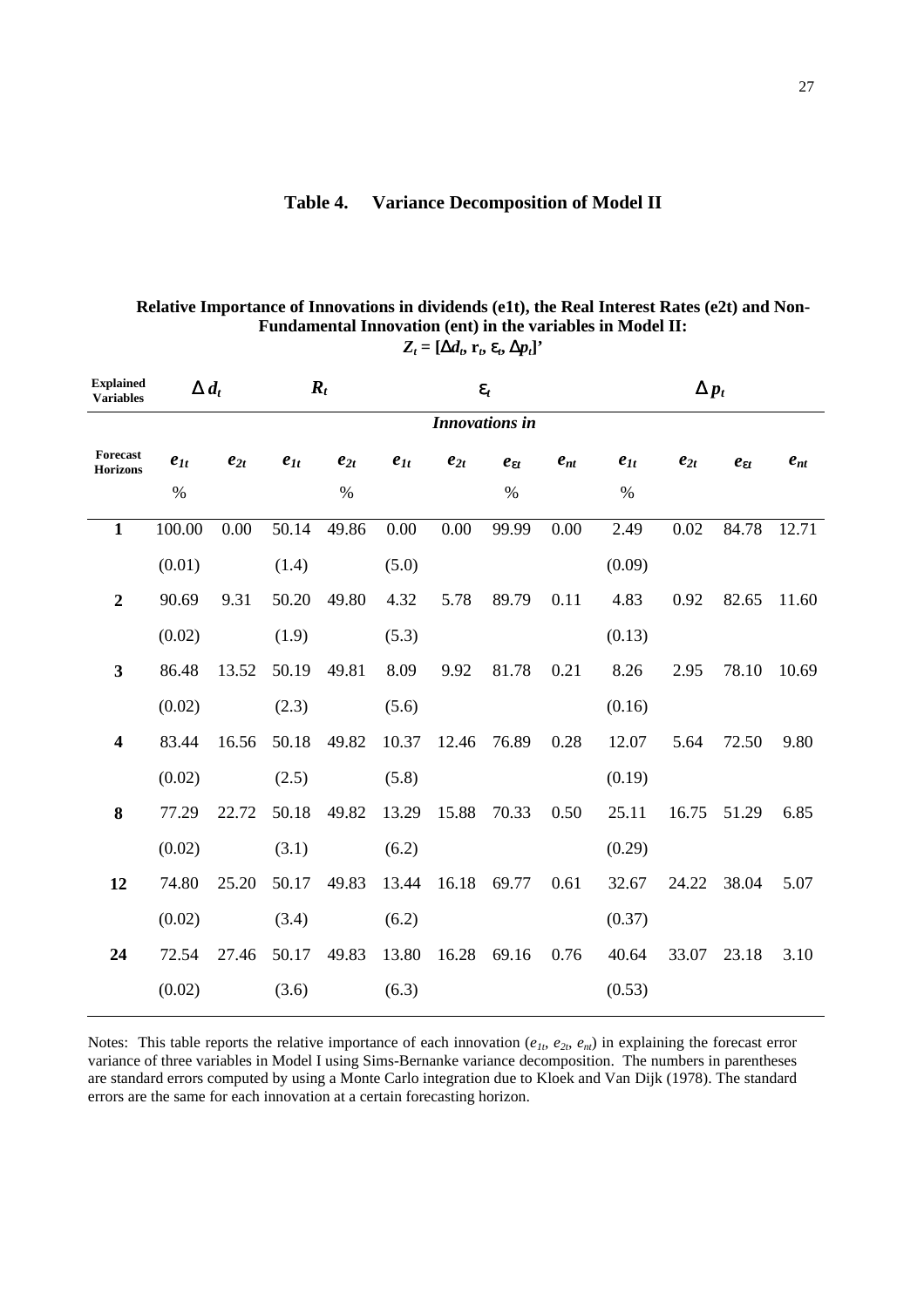